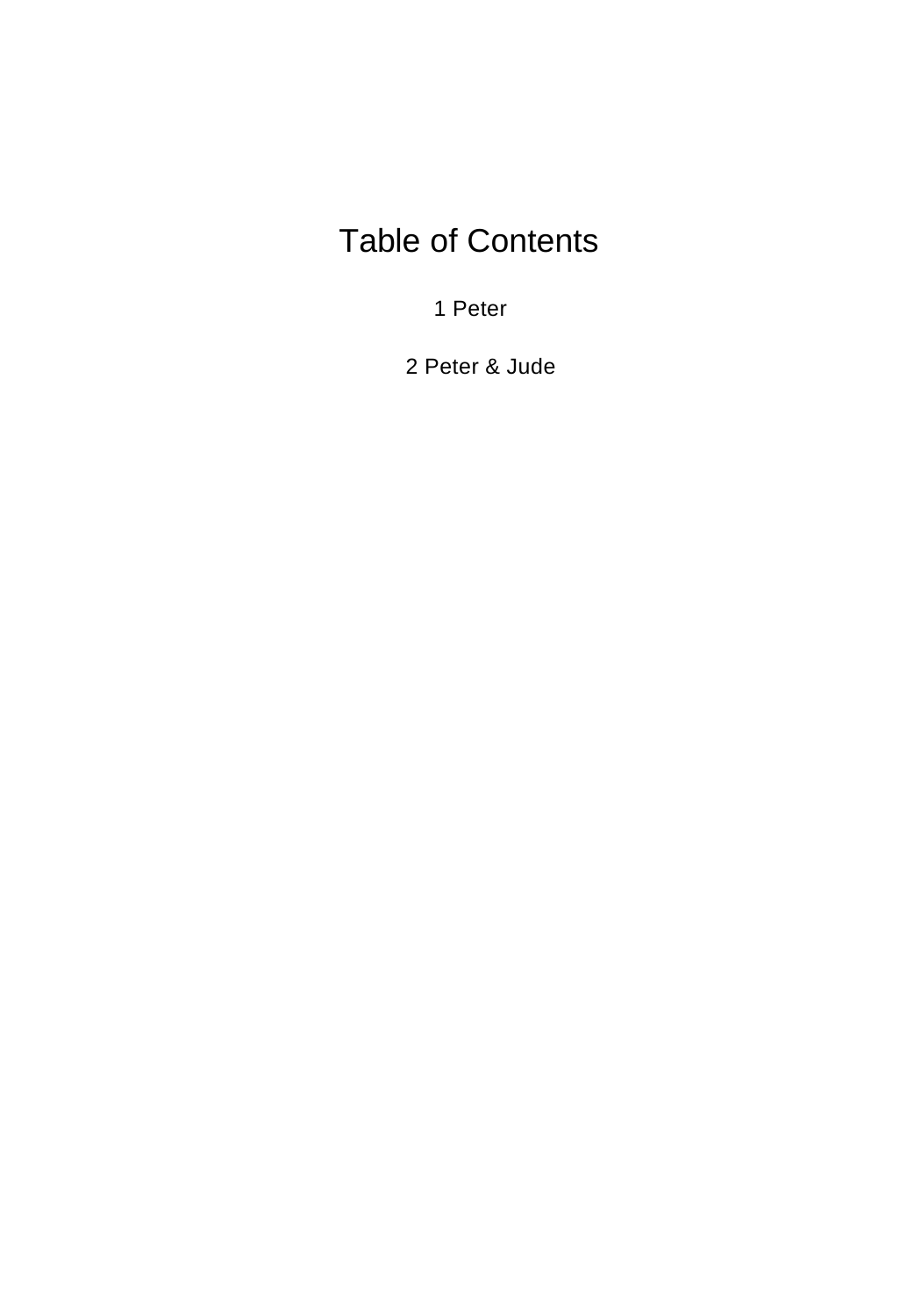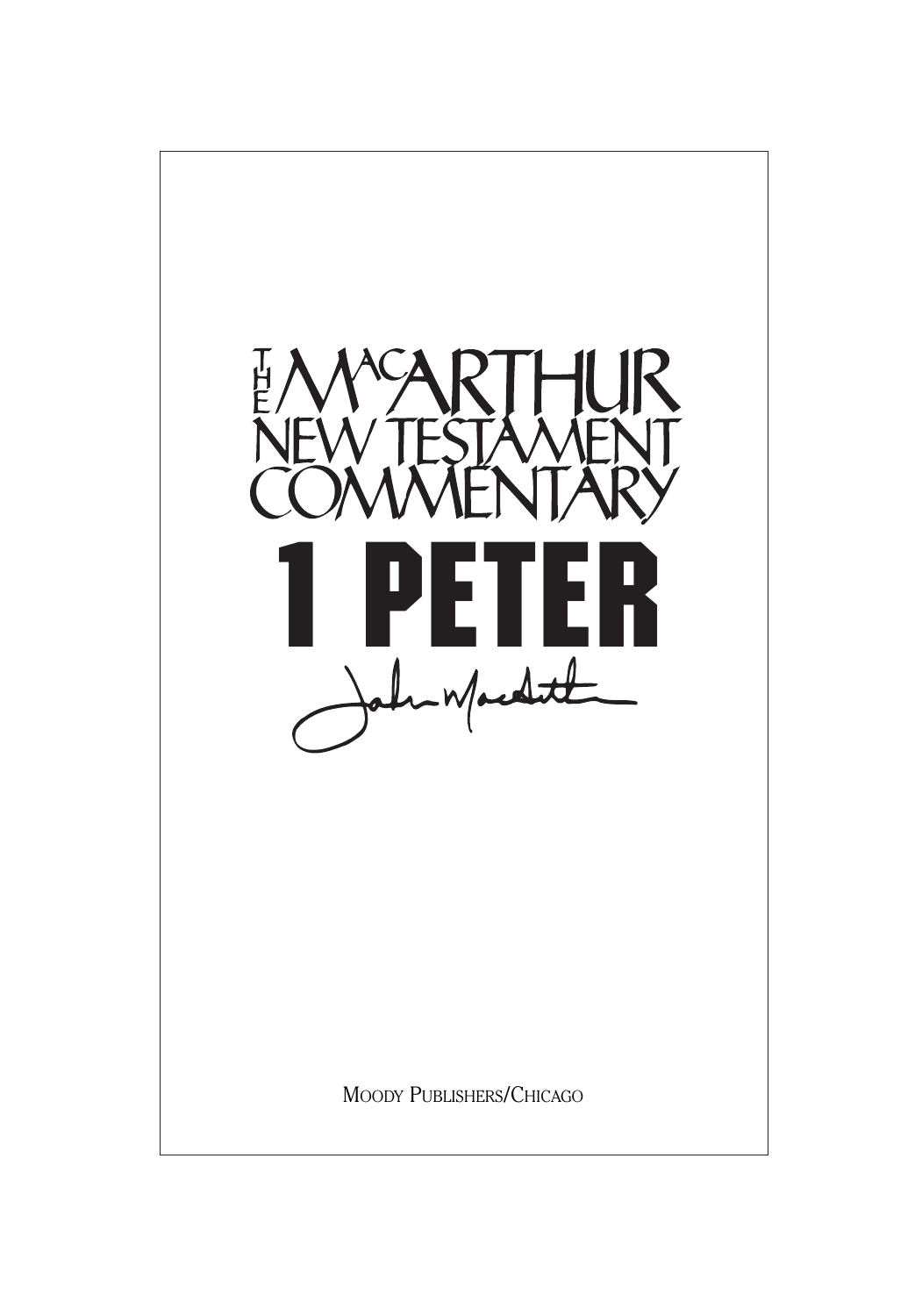# **Contents**

| <b>CHAPTER</b> |                                                                  | <b>PAGE</b> |
|----------------|------------------------------------------------------------------|-------------|
|                | Preface                                                          | vii         |
|                | Introduction to 1 Peter                                          | -1          |
|                | 1. The Elements of Election $(1$ Peter 1:1-2)                    | 13          |
|                | <b>2.</b> The Believer's Eternal Inheritance (1 Peter 1:3–5)     | 29          |
| 3.             | Salvation Joy (1 Peter 1:6–9)                                    | 39          |
| 4.             | Salvation's Greatness (1 Peter 1:10–12)                          | 49          |
|                | <b>5.</b> The Believer's Response to Salvation (1 Peter 1:13–17) | 61          |
|                | <b>6.</b> The Wonder of Redemption (1 Peter 1:18–21)             | 71          |
| 7.             | Supernatural Love (1 Peter 1:22-25)                              | 87          |
|                | 8. Desiring the Word $(1$ Peter 2:1-3)                           | 95          |
| 9.             | Spiritual Privileges—Part 1: Union with Christ and               | 103         |
|                | Access to God (1 Peter 2:4–5)                                    |             |
|                | <b>10.</b> Spiritual Privileges—Part 2: Security in Christ,      | 119         |
|                | Affection for Christ, Election by Christ, and                    |             |
|                | Dominion with Christ (1 Peter 2:6-9b)                            |             |
|                | 11. Spiritual Privileges—Part 3: Separation to Christ,           | 127         |
|                | Possession by Christ, Illumination in Christ, Compassion         |             |
|                | from Christ, and Proclamation of Christ $(1$ Peter 2:9 $c$ –10)  |             |
|                |                                                                  |             |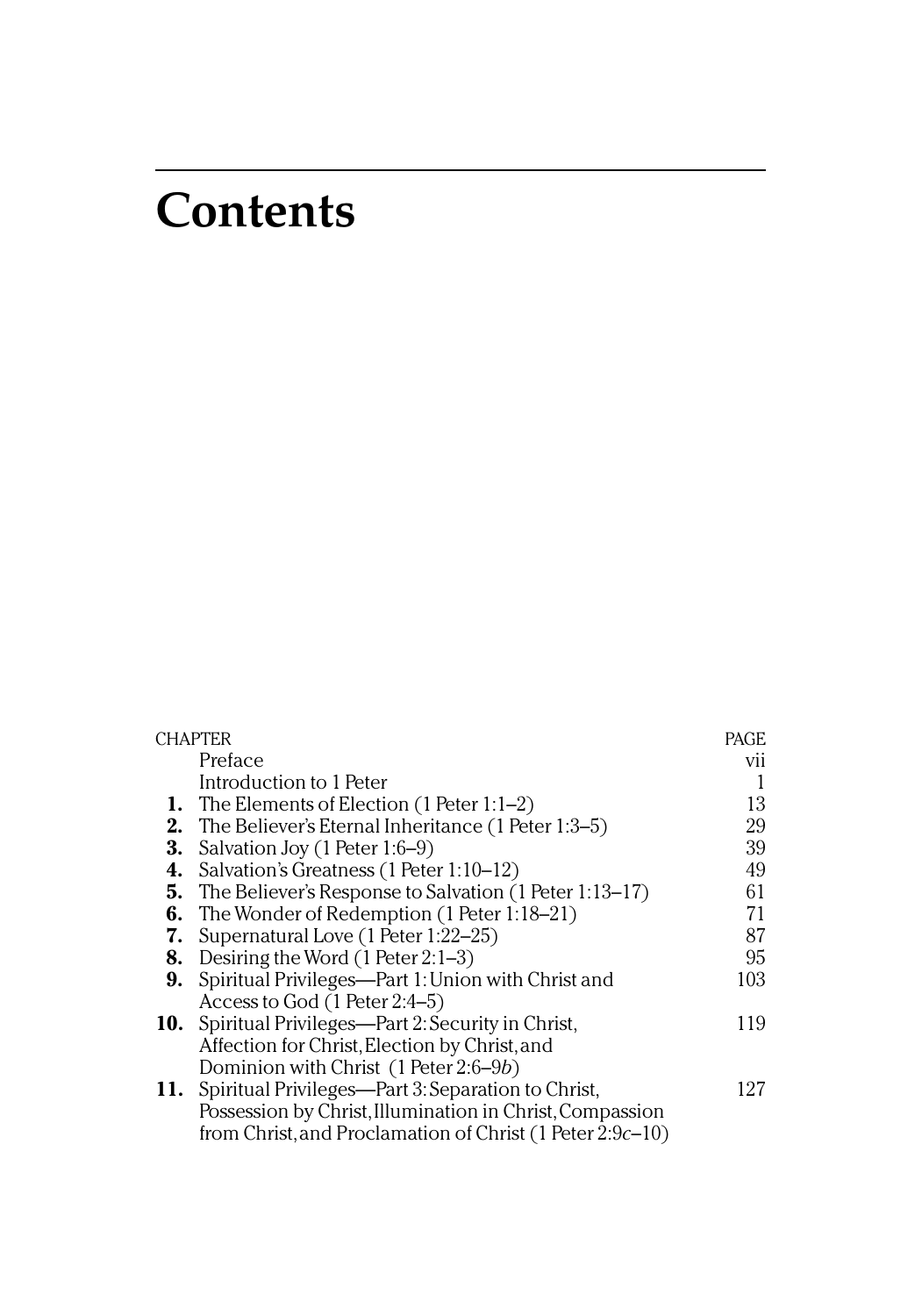|            | 12. Godly Living $(1$ Peter $2:11-12)$                         | 135 |
|------------|----------------------------------------------------------------|-----|
|            | 13. Submission to Civil Authority (1 Peter 2:13-17)            | 143 |
| 14.        | Submission in the Workplace (1 Peter 2:18–21 <i>a</i> )        | 155 |
| 15.        | The Suffering Jesus $(1$ Peter $2:21b-25)$                     | 165 |
|            | <b>16.</b> Winning an Unsaved Spouse (1 Peter 3:1–7)           | 175 |
| 17.        | Living and Loving the Good Life (1 Peter 3:8–12)               | 185 |
|            | 18. Securities Against a Hostile World (1 Peter 3:13–17)       | 195 |
| 19.        | The Triumph of Christ's Suffering (1 Peter 3:18–22)            | 205 |
| <b>20.</b> | Arming Yourself Against Unjust Suffering (1 Peter 4:1–6)       | 223 |
| 21.        | Spiritual Duty in a Hostile World (1 Peter 4:7-11)             | 233 |
| 22.        | The Fiery Trial (1 Peter 4:12-19)                              | 247 |
| 23.        | Shepherding the Flock (1 Peter 5:1-4)                          | 261 |
|            | 24. Fundamental Attitudes of a Christian Mind (1 Peter 5:5–14) | 273 |
|            | <b>Bibliography</b>                                            | 291 |
|            | Index of Greek Words                                           | 293 |
|            | <b>Index of Scripture</b>                                      | 296 |
|            | <b>Index of Subjects</b>                                       | 314 |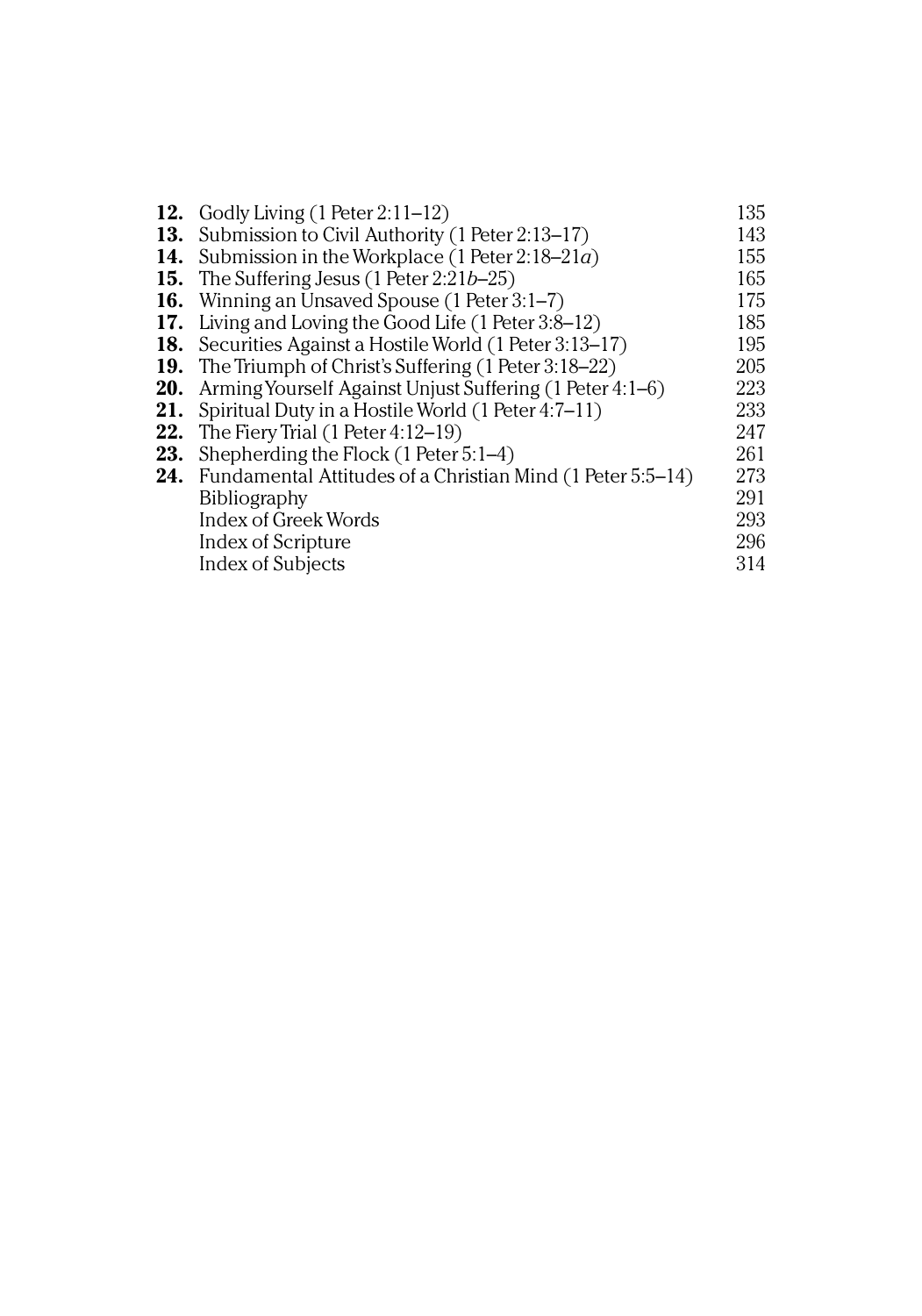## <span id="page-4-0"></span>**The Elements of Election**  $(1$  Peter 1:1–2)

**Peter, an apostle of Jesus Christ, To those who reside as aliens, scattered throughout Pontus, Galatia, Cappadocia, Asia, and Bithynia, who are chosen according to the foreknowledge of God the Father, by the sanctifying work of the Spirit, to obey Jesus Christ and be sprinkled with His blood: May grace and peace be yours in the fullest measure.** (1:1–2)

Even though it is the starting point of redemptive history, it may seem startling to begin an epistle with reference to the doctrine of election, yet that is exactly what the apostle Peter does (cf. Eph. 1:1–5 and Titus 1:1–2,where Paul begins the same way). And he does so unhesitatingly,after the opening identifications,with the phrase **who are chosen** (v. 1). He thus opens his letter by writing of one of the most controversial and hated doctrines and doing so with no self-consciousness, no apology, no effort to palliate, and no explanation of or deferral to opposing arguments. He states this truth of sovereign election for what it is,a reality recognized and believed among the apostles and in the church. Still, today this unquestionably true doctrine is questioned by many and despised by many others. Arthur W. Pink, the British-born Bible teacher and prolific theological writer who died in 1952, wrote this about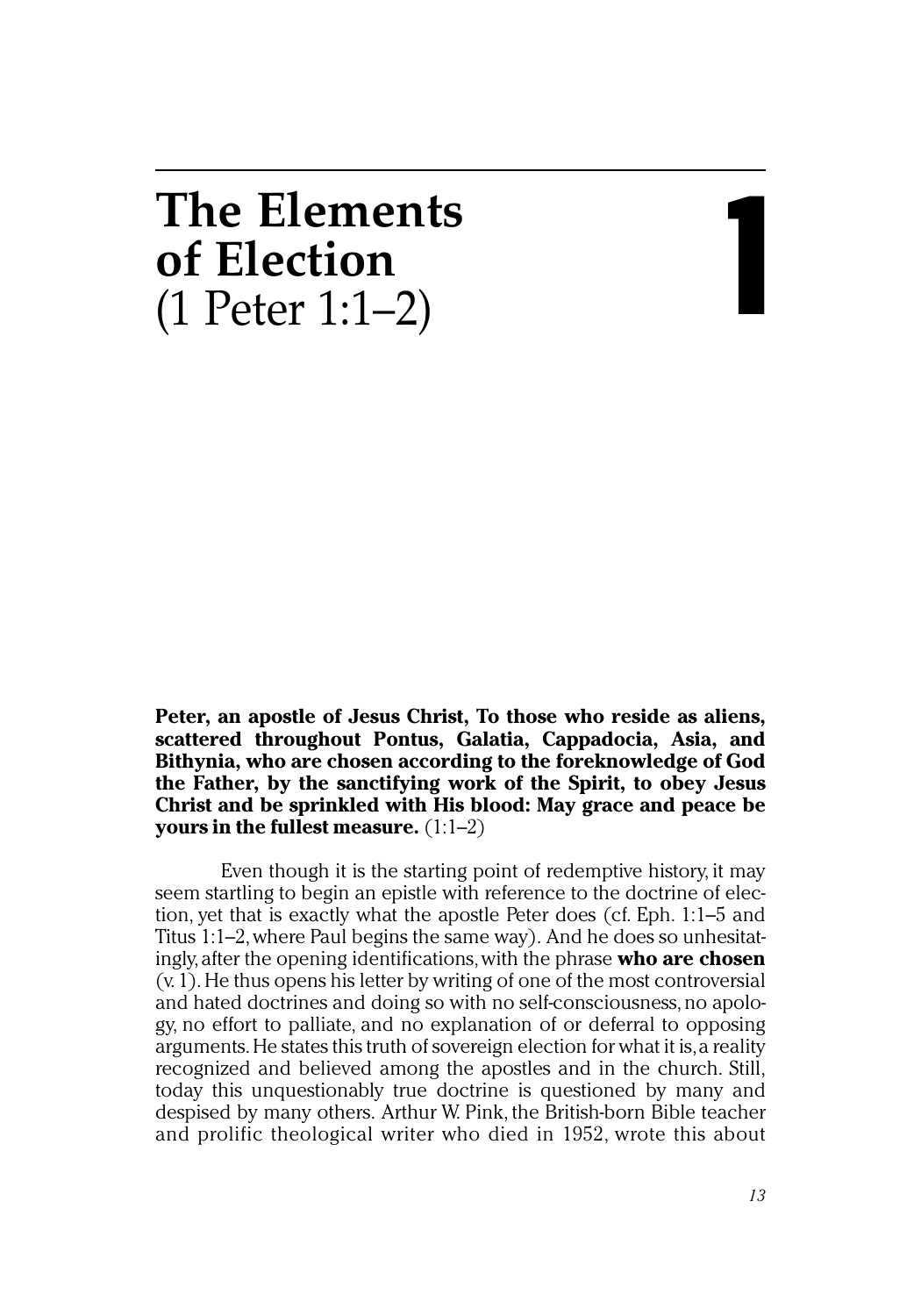people's views of God's sovereignty and, by implication, the subsidiary doctrine of divine election:

> We are well aware that what we have written is in open opposition to much of the teaching that is current both in religious literature and in the representative pulpits of the land.We freely grant that the postulate of God's Sovereignty with all its corollaries is at direct variance with the opinions and thoughts of the natural man, but the truth is, the natural man is quite *unable* to think upon these matters: he is not competent to form a proper estimate of God's character and ways, and it is because of this that God has given us a revelation of *His* mind, and in that revelation He plainly declares,"My thoughts are not your thoughts, neither are your ways My ways, saith the Lord. For as the heavens are higher than the earth, so are My ways higher than your ways, and My thoughts than your thoughts"(Isa. 55: 8, 9). In view of this scripture, it is only to be expected that much of the contents of the Bible *conflicts* with the sentiments of the carnal mind, which is *enmity* against God. Our appeal then is not to the popular beliefs of the day, nor to the creeds of the churches, but to the Law and Testimony of Jehovah. All that we ask for is an impartial and attentive examination of what we have written, and that, made prayerfully in the light of the Lamp of Truth. (*The Sovereignty of God,* rev. ed. [Edinburgh: Banner of Truth, 1961], 19; italics in original)

As Pink's still-relevant analysis reveals, it is imperative that Christians fully understand and appreciate this most vital and crucial teaching. Peter unfolds the theological and practical implications of divine election under seven headings: the condition of election, the nature of election, the source of election, the sphere of election, the effect of election,the security of election,and the advantages of election.

#### THE CONDITION OF ELECTION

#### **Peter, an apostle of Jesus Christ, To those who reside as aliens, scattered throughout Pontus, Galatia, Cappadocia, Asia, and Bithynia,** (1:1*a*)

**Peter,** the inspired author, identifies himself as **an apostle of Jesus Christ.** Other New Testament verses also identify Peter as an apostle and furthermore,by placing his name at the head of each list of Jesus' apostles (Matt. 10:2; Mark 3:16; Luke 6:14; Acts 1:13), emphasize that he was the leader of the Twelve.

Peter's intention in this first part of his salutation was not only to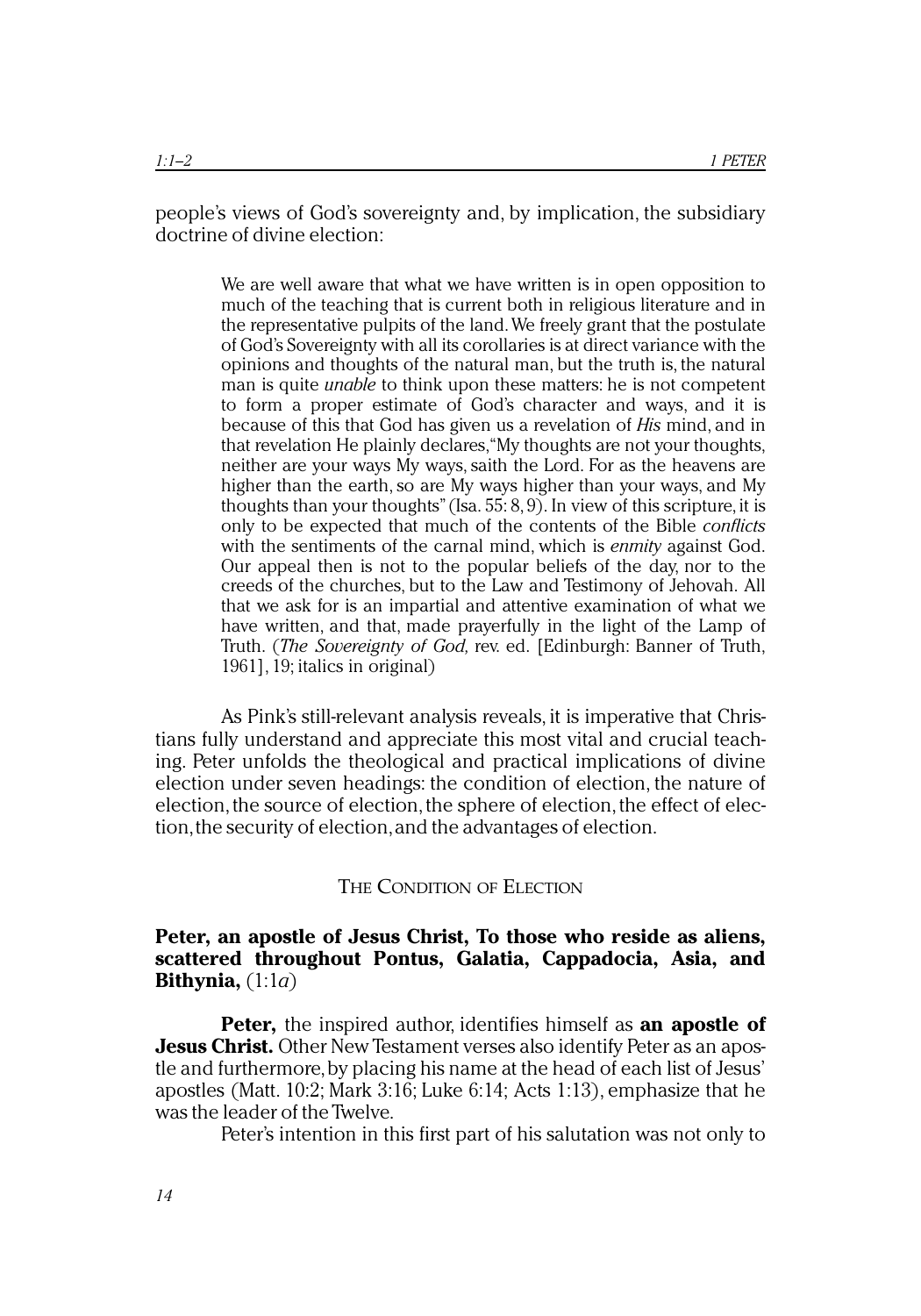identify his readers as to their heavenly origin, as the elect of God, but also in relation to their condition as earthly residents. The apostle describes his readers in their earthly condition as **aliens.** Parepidemois (**aliens**) can denote those who are temporary residents, or who are foreigners or refugees (cf. Gen. 23:4; Ex. 2:22; 22:21; Ps. 119:19; Acts 7:29; Heb. 11:13).The apostle further identifies them as people who were **scattered throughout** various locales. **Scattered** translates *diaspora,* from which root another English term,*dispersion,*derives. Commentaries, theological works, and works on Bible history often transliterate *diaspora* and use it interchangeably with dispersion. In its other two New Testament appearances, *diaspora* is a technical term referring to the dispersing of the Jews throughout the world by the Assyrian and Babylonian captivities. Both times the word has the definite article (John 7:35; James 1:1). However here Peter does not include the definite article; therefore it is best to interpret the term as a non-technical reference to believers widely distributed geographically.

Though God called Peter to be the **apostle** to the Jews (Gal. 2:7), the absence of the definite article with *diaspora* argues that Peter was not addressing Jews as such in his salutation. Another passage supports that interpretation. In 2:11 he identifies his readers,not racially or nationally,but spiritually:"Beloved,I urge you as aliens and strangers to abstain from fleshly lusts which wage war against the soul." Thus the apostle addressed not only Jews who were dispersed from their native land, but Gentile believers,both of whom spiritually were **aliens** in the world.

The church is composed of strangers and pilgrims **scattered throughout** the earth, away from their true home in heaven (cf. Phil. 3:20; Heb. 11:13–16; 13:14). Specifically, he was addressing the church in **Pontus, Galatia, Cappadocia, Asia, and Bithynia,** all provinces in Asia Minor (modern Turkey) at the time.**Pontus** was in the far north,and Jewish pilgrims from there were in Jerusalem during the extraordinary events of Pentecost (Acts 2:9).The province was also the home of Aquila (Acts 18:2), the Jew who with his wife Priscilla became Christians in Rome and subsequently ministered with Paul (Acts 18:18). **Galatia** was in central Asia Minor and contained the towns of Derbe, Lystra, and Iconium where Paul ministered several times (Acts 14:1–13; 16:1–5; 18:23). **Cappadocia** was located in the east portion of Asia Minor, north of Cilicia,and is also mentioned in connection with the Acts 2:9 pilgrims.**Asia** included most of western Asia Minor and contained such subdivisions as Mysia,Lydia, Caria, and much of Phrygia. The province was the site of extensive ministry by Paul on his third journey:"all who lived in Asia heard the word of the Lord, both Jews and Greeks" (Acts 19:10) and is mentioned twelve other places in Acts. **Bithynia** was located in northwest Asia Minor near the Bosphorus, the strait separating the European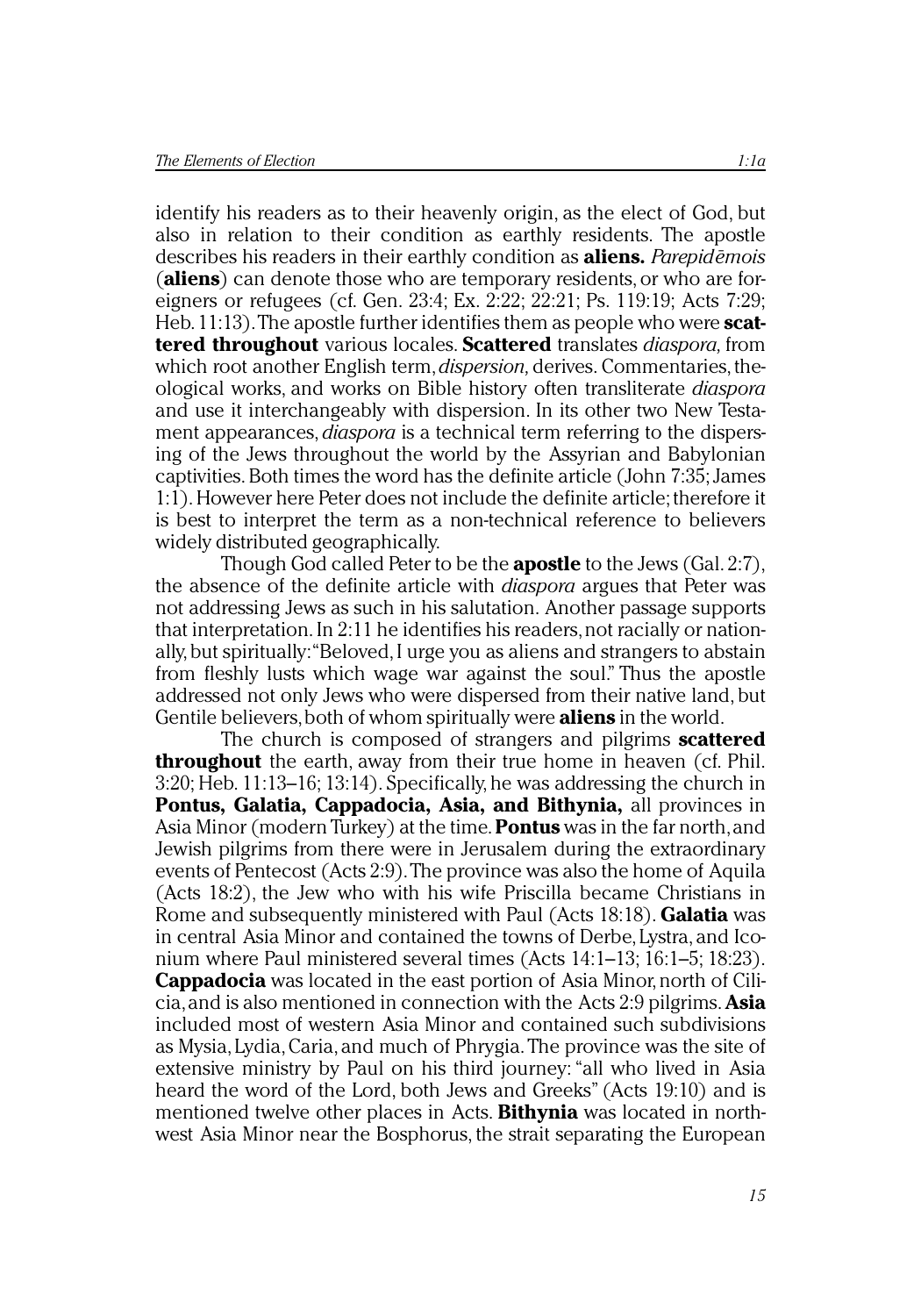and Asian sections of modern Turkey. This province is mentioned only one other place in the New Testament,when the Holy Spirit,during Paul's second missionary journey,forbade him from entering it (Acts 16:7).

As the geographical areas Peter mentioned in his salutation indicate, this letter had a very wide circulation. No doubt, in each of those areas, churches received and read the letter. For example, there were at least seven churches in Asia Minor (Ephesus, Smyrna, Pergamum, Thyatira,Sardis,Philadelphia,and Laodicea) that thirty years later received special revelation from the risen Christ Himself (Rev. 1:11; chaps. 2–3). And there were other notable places in Asia Minor, such as Colossae, that Peter did not even mention. So he was writing to a large number of believers scattered as spiritual aliens throughout a hostile,pagan region.

Peter addressed such a wide audience because the Roman persecution of Christians had swept across the Empire. Believers in every place were going to suffer (cf. Luke 21:12; Phil. 1:29; James 1:1–3). The apostle wanted those believers to remember that, in the midst of potentially great suffering and hardship, they were still the chosen of God, and that as such they could face persecution in triumphant hope (cf. 4:13,16, 19;Rom. 8:35–39;2 Tim. 3:11;Heb. 10:34–36).

#### THE NATURE OF ELECTION

#### **who are chosen** (1:1*b*)

As spiritual aliens, the most important thing for Peter's readers was not their relationship to earth but their relationship to heaven. Describing Abraham's hope, the writer of Hebrews said, "He was looking for the city which has foundations, whose architect and builder is God" (11:10;cf. vv. 13–16;John 14:1–3;Phil. 3:20).

Understanding that truth, Peter identifies his audience as those **who are chosen** (*eklektos*). The apostle reiterates this concept in 2:9, "You are a chosen race, a royal priesthood, a holy nation, a people for God's own possession,so that you may proclaim the excellencies of Him who has called you out of darkness into His marvelous light."Peter's Old Testament allusions in that verse make it plain that he knew God had sovereignly chosen Israel:"For you are a holy people to the Lord your God; the Lord your God has chosen you to be a people for His own possession out of all the peoples who are on the face of the earth"(Deut. 7:6; cf. 14:2;Pss. 105:43;135:4).

God's sovereign love also prompted His choice of the church. The apostle Paul told the church at Ephesus,"We have obtained an inheritance,having been predestined according to His purpose who works all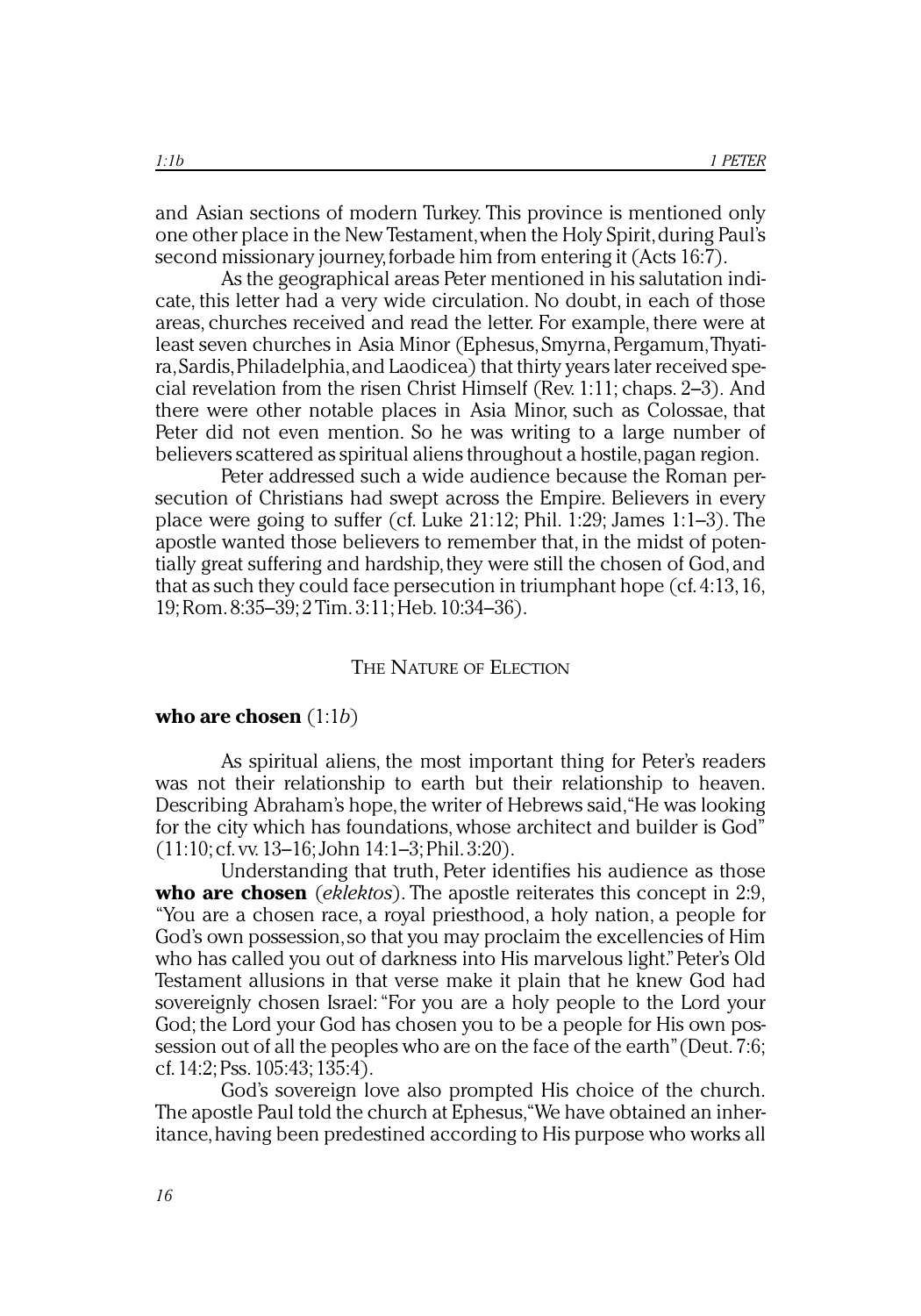things after the counsel of His will" (Eph. 1:11). He told the Thessalonians,"But we should always give thanks to God for you,brethren beloved by the Lord, because God has chosen you from the beginning for salvation through sanctification by the Spirit and faith in the truth" (2 Thess. 2:13; cf. John 15:16; Rom. 8:29–30; 1 Cor. 1: 27; Eph. 1:4–5; 2:10; Col. 3:12; 1 Thess. 1:4;Titus 1:1).

Jesus also did not hesitate to unambiguously and unapologetically teach the truth of election:"'No one can come to Me unless the Father who sent Me draws him; and I will raise him up on the last day'" (John 6:44);"'I do not speak of all of you. I know the ones I have chosen'" (13:18; cf. Luke 10:20; 18:7; John 17:6, 9). The Lord assumed the truth of divine election in His Olivet Discourse, making indirect reference to it three times:"'Unless those days had been cut short, no life would have been saved; but for the sake of the elect those days will be cut short'" (Matt. 24:22; see also vv. 24, 31; Mark 13:20).

God has chosen people out of all the world (Rev. 5:9; 7:9; cf. John 10:16; Acts 15:14) to belong to Him, and the church is that people (cf. Rom. 8:29;Eph. 5:27).Throughout the New Testament this critical truth of election is clearly presented (2:8–9; Matt. 24:22, 24, 31; Luke 18:7; Col. 3:12; Titus 1:1–2; James 2:5). The apostle John repeatedly quotes Jesus saying that the Father gives whomever He chooses to the Son:

> "All that the Father gives Me will come to Me, and the one who comes to Me I will certainly not cast out. For I have come down from heaven, not to do My own will, but the will of Him who sent Me. This is the will of Him who sent Me, that of all that He has given Me I lose nothing,but raise it up on the last day. For this is the will of My Father, that everyone who beholds the Son and believes in Him will have eternal life, and I Myself will raise him up on the last day." Therefore the Jews were grumbling about Him, because He said, "I am the bread that came down out of heaven."They were saying,"Is not this Jesus,the son of Joseph,whose father and mother we know? How does He now say,'I have come down out of heaven'?" Jesus answered and said to them,"Do not grumble among yourselves. No one can come to Me unless the Father who sent Me draws him; and I will raise him up on the last day. It is written in the prophets,'And they shall all be taught of God.' Everyone who has heard and learned from the Father, comes to Me. (John 6:37–45)

> I have manifested Your name to the men whom You gave Me out of the world; they were Yours and You gave them to Me, and they have kept Your word.... While I was with them, I was keeping them in Your name which You have given Me; and I guarded them and not one of them perished but the son of perdition, so that the Scripture would be fulfilled. ... Father, I desire that they also, whom You have given Me, be with Me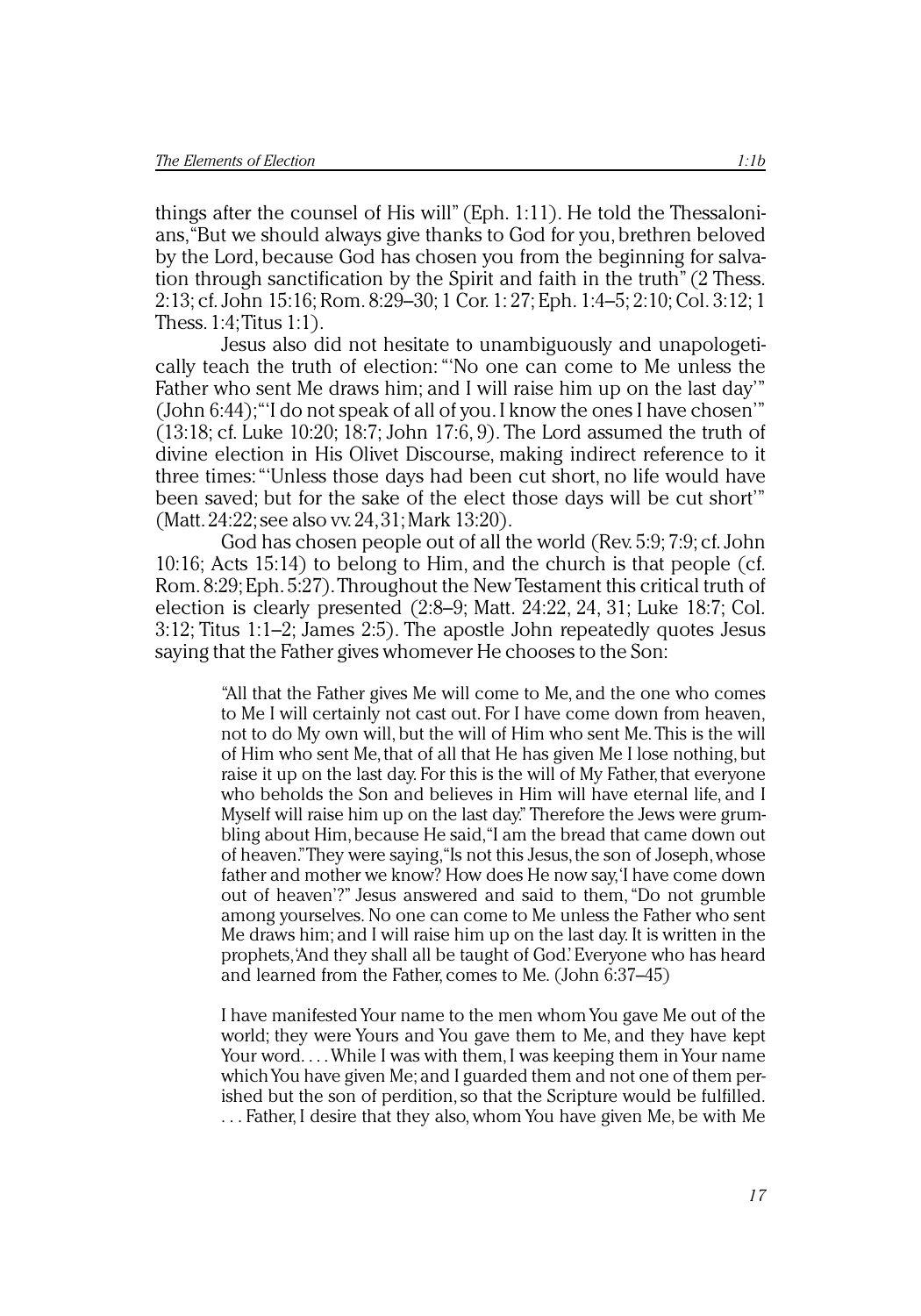where I am,so that they may see My glory which You have given Me, for You loved Me before the foundation of the world.  $(17:6, 12, 24)$ 

The chosen are expressions of the Father's love for the Son. All whom the Father gives, the Son receives; and the Son keeps them and raises them to eternal life. In principle, Jesus revealed it to His disciples in the Upper Room: "'You did not choose Me but I chose you, and appointed you that you would go and bear fruit, and that your fruit would remain,so that whatever you ask of the Father in My name He may give to you'"(John 15:16). John 5:21 says,"For just as the Father raises the dead and gives them life, even so the Son also gives life to whom He wishes."Luke chronicled God's sovereign election of the church in Pisidian Antioch during Paul's first missionary journey:

> Paul and Barnabas spoke out boldly and said,"It was necessary that the word of God be spoken to you [Jews] first; since you repudiate it and judge yourselves unworthy of eternal life, behold, we are turning to the Gentiles. For so the Lord has commanded us,'I have placed You as a light for the Gentiles, that you may bring salvation to the end of the earth.'"When the Gentiles heard this, they began rejoicing and glorifying the word of the Lord; and as many as had been appointed to eternal life believed. And the word of the Lord was being spread through the whole region. (Acts 13:46–49)

Paul wrote clearly the truth that election is completely the result of God's sovereign purpose and grace:"who [the Lord] has saved us and called us with a holy calling, not according to our works, but according to His own purpose and grace which was granted us in Christ Jesus from all eternity" (2 Tim. 1:9). The great apostle further defines this truth in Romans 8:28–30,

> And we know that God causes all things to work together for good to those who love God,to those who are called according to His purpose. For those whom He foreknew, He also predestined to become conformed to the image of His Son, so that He would be the firstborn among many brethren; and these whom He predestined, He also called; and these whom He called, He also justified; and these whom He justified, He also glorified.

John further emphasizes the eternality of election at the end of the New Testament when he notes that the Book of Life existed before the foundation of the world (Rev. 13:8; 17:8; cf. 3:5; 20:12, 15; 21:27). From eternity past, God has had a large body of believers in mind whom He chose to love (1 John 4:10; cf. Rom. 10:20), to save from their sin (Eph. 2:1–5; Col. 2:13),and conform to the image of His Son (Rom. 8:29; 1 Cor. 1:7–9;2 Cor.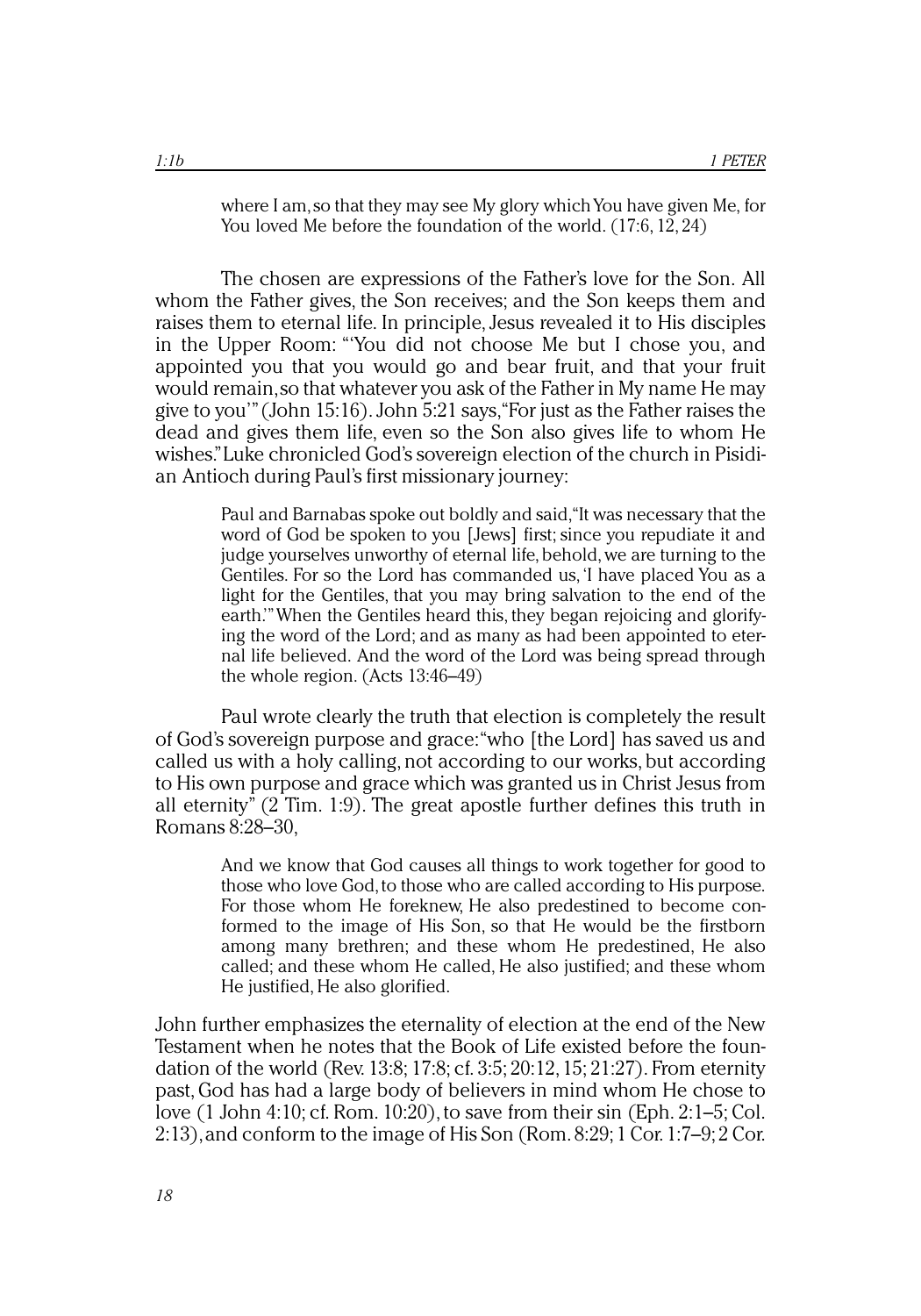3:18; Jude 24–25). And each one of those names, from every nationality and every era of history, God specifically secured in eternal purpose before the world began.

#### THE SOURCE OF ELECTION

#### **according to the foreknowledge of God the Father,** (1:2*a*)

One popular explanation for election by those who cannot accept God's sovereign choice based on nothing but His own will stems from a faulty understanding of **foreknowledge.** According to that understanding, the term merely means foresight or supernatural knowledge of the future. Proponents say that God in His omniscience looked down the corridors of time and saw who would believe the gospel and who would not. He then chose for salvation all those He knew would choose to believe and guaranteed that they would reach heaven. But there are at least three reasons such an interpretation of **foreknowledge** is unscriptural. First of all, it makes man sovereign in salvation instead of God, though Jesus affirmed His and the Father's sovereignty when He told the disciples,"You did not choose Me but I chose you" (John 15:16; cf. Rom. 9:11–13, 16). Second, it gives man undue credit for his own salvation, allowing him to share the glory that belongs to God alone. The familiar salvation passage, Ephesians 2:8–9, shatters that notion:"For by grace you have been saved through faith; and that not of yourselves,it is the *gift* of God; not as a result of works,so that *no one may boast*"(italics added; cf. 1 Cor. 1:29, 31). Third, it assumes fallen man can seek after God. Romans 3:11, quoting from Psalms 14:1–3 and 53:1–3, clearly states,"There is none who understands, there is none who seeks for God"(cf. Eph. 2:1). The apostle John accurately defines God's saving initiative this way:"In this is love,not that we loved God,but that He loved us and sent His Son to be the propitiation for our sins" (1 John 4:10; cf. Rom. 5:8).

Any sort of man-centered definition of foreknowledge is incompatible with God's absolute sovereignty over all things:"Remember the former things long past,for I am God,and there is no other;I am God,and there is no one like Me, declaring the end from the beginning, and from ancient times things which have not been done,saying,'My purpose will be established, and I will accomplish all My good pleasure'" (Isa. 46:9–10;cf. 14:24,27;Job 42:1–2;Pss. 115:3;135:6;Jer. 32:17).

The usage of the Greek word rendered **foreknowledge** in verse 2 also proves it cannot mean simply knowledge of future events and attitudes. *Prognōsis* (**foreknowledge**) refers to God's eternal, predetermined,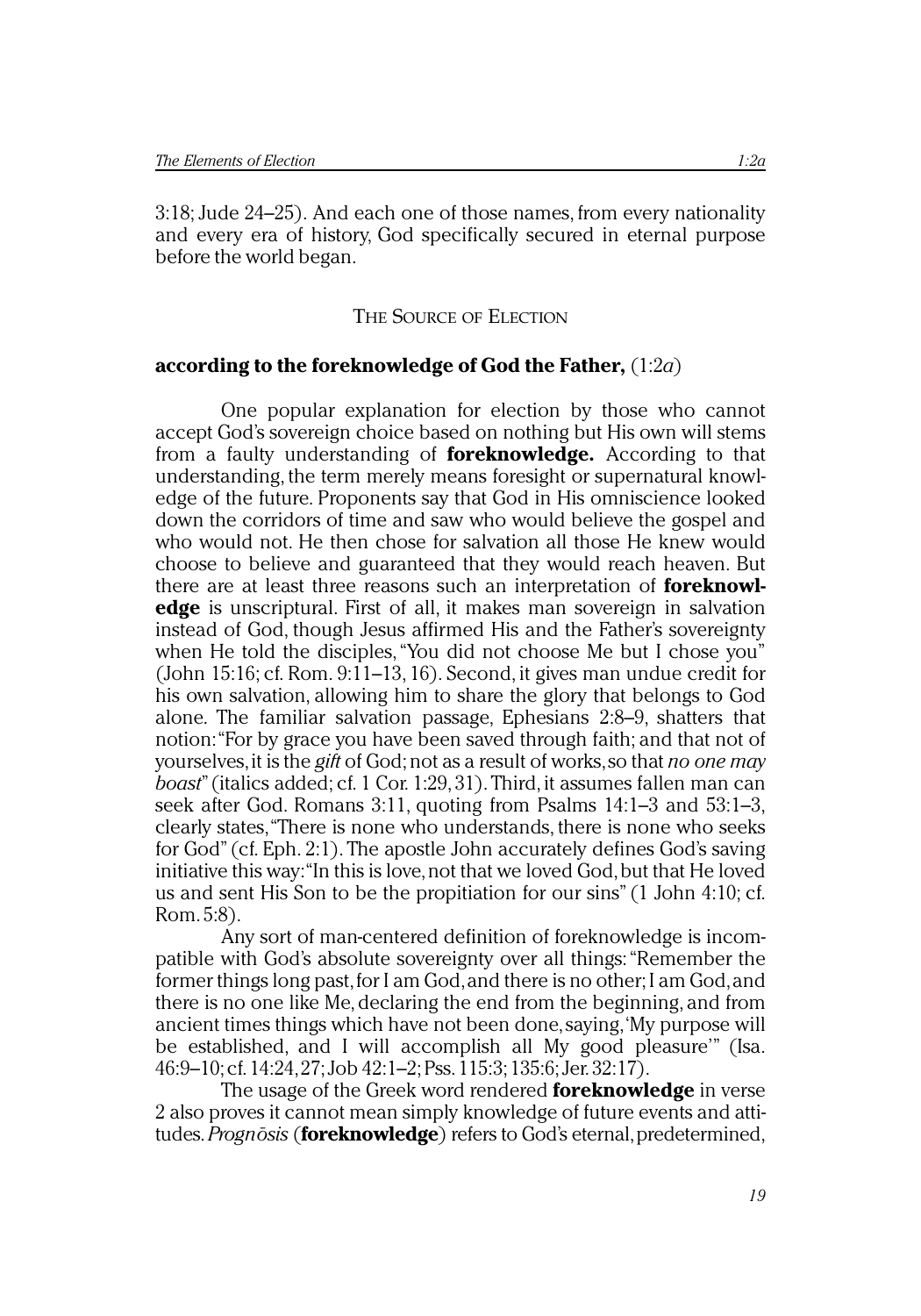loving, and saving intention. In 1:20, Peter used the related verb "was foreknown," a form of *progin*  $\bar{\omega}$ skō, in reference to God's knowledge from eternity past that He would send His Son to redeem sinners. Usage of this verb cannot mean He looked into future history and saw that Jesus would choose to die, so He made Him the Savior. In the same way that God the Father foreknew His plan for Christ's crucifixion from before the foundation of the world (Acts 2:23; cf. 1 Peter 2:6), He foreknew the elect. In neither case was it a matter of mere prior information about what would happen. Therefore **foreknowledge** involves God's predetermining to have a relationship with some individuals, based on His eternal plan. It is the divine purpose that brings salvation for sinners to fulfillment, as accomplished by Jesus Christ's death on the cross, not merely an advance knowledge that observes how people will respond to God's offer of redemption.

In the Old Testament,"knowing"someone could indicate a sexual relationship (Num. 31:18, 35; Judg. 21:12; cf. Gen. 19:8). Long before Peter articulated the nature of God's foreknowledge,"The Lord said to Moses,'I will do this thing of which you have spoken; for you have found favor in My sight and I have known you by name'"(Ex. 33:17). Regarding Christ the Servant, Isaiah 49:1–2 declares, "Listen to Me, O islands, and pay attention, you peoples from afar. The Lord called Me from the womb; from the body of My mother He named Me. He has made My mouth like a sharp sword,in the shadow of His hand He has concealed Me; and He has also made Me a select arrow, He has hidden Me in His quiver."God had a predetermined relationship with the prophet Jeremiah: "Before I formed you in the womb I knew you, and before you were born I consecrated you; I have appointed you a prophet to the nations" (Jer. 1:5). Amos wrote about God's foreknowledge of Israel: "You only have I known of all the families of the earth" (Amos 3:2, NKJV). With all of the foregoing references, the point is not simply God's having information *about* someone, but His establishing an intimate relationship *with* someone. And **foreknowledge** was God establishing that by divine decree before time began.

In accord with the continuity of Scripture, the Old Testament's understanding of foreknowledge appears again in the Gospels. Jesus, in making clear the true nature of salvation in His Sermon on the Mount, declared this about the pseudo-elect:"Many will say to Me on that day, 'Lord, Lord, did we not prophesy in Your name, and in Your name cast out demons, and in Your name perform many miracles?' And then I will declare to them, 'I never knew you; depart from Me, you who practice lawlessness'" (Matt. 7:22–23). Certainly, Jesus knew who such people were,but He never"knew"them in the sense that He had predetermined a saving relationship with them. That sort of relationship is reserved for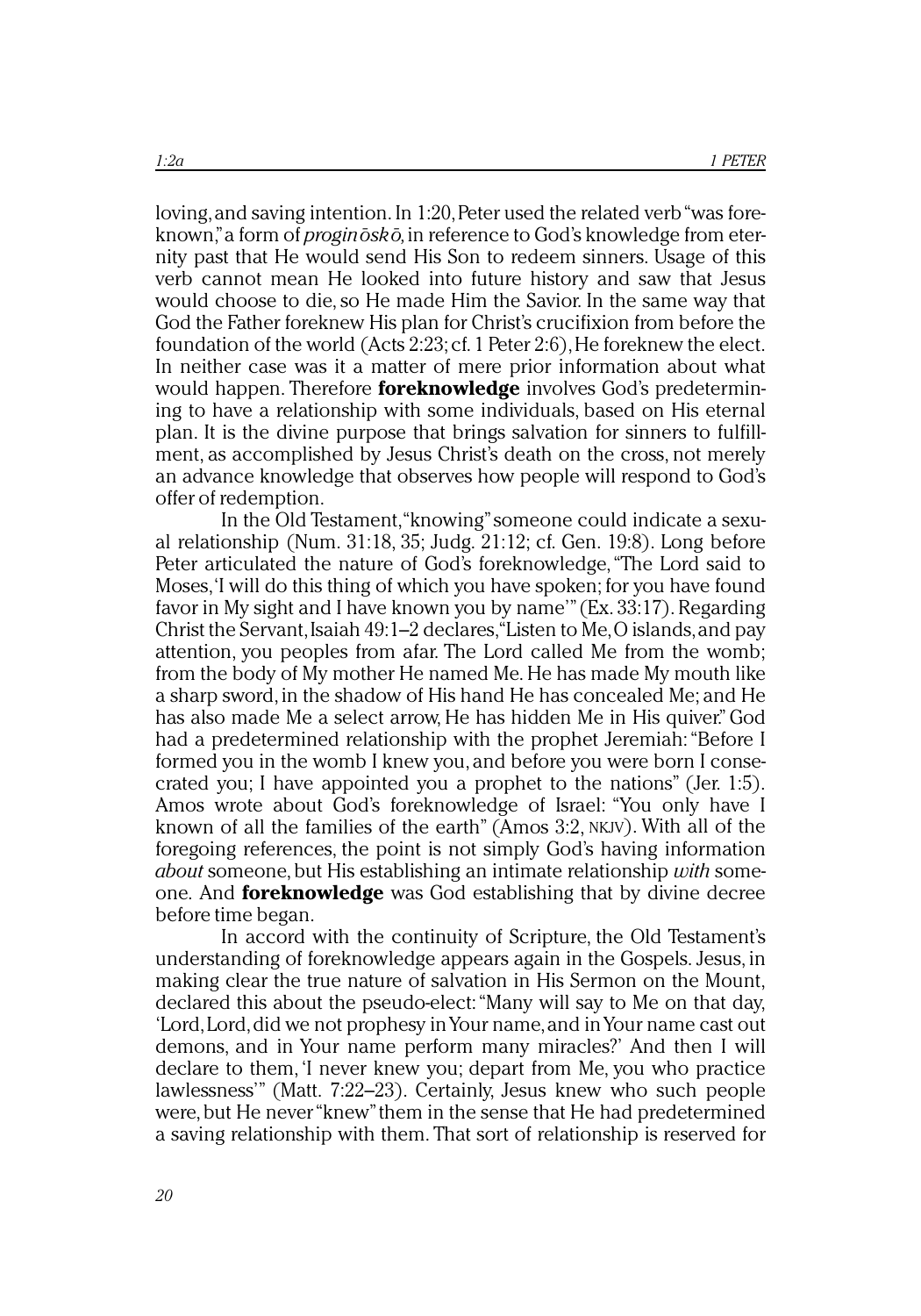His sheep:"I am the good shepherd, and I know My own and My own know Me" (John 10:14; cf. vv. 16, 26–28; 17:9–10, 20–21). Salvation **foreknowledge,** then, involves God predetermining to know someone by having an intimate, saving relationship, so choosing them from eternity past to receive His redeeming love.

THE SPHERE OF ELECTION

#### **by the sanctifying work of the Spirit** (1:2*b*)

The outworking of God's choice of the elect made in eternity past begins in time **by the sanctifying work of the Spirit. The sanctifying work** encompasses all that **the Spirit** produces in salvation: faith (Eph. 2:8), repentance (Acts 11:15–18), regeneration (Titus 3:5), and adoption (Rom. 8:16–17).Thus election,the plan of God,becomes a reality in the life of the believer through salvation,the work of God,which the Holy Spirit carries out.

**Sanctifying work** (*hagiasmō*) refers to separation, consecration,and holiness. First Peter 2:9–10 illustrates the principle:"But you are a chosen race,a royal priesthood,a holy nation,a people for God's own possession,so that you may proclaim the excellencies of Him who has called you out of darkness into His marvelous light; for you once were not a people,but now you are the people of God; you had not received mercy,but now you have received mercy."At salvation **the sanctifying work of the Spirit** sets believers apart from sin to God, separates them from darkness to light, sets them apart from unbelief to faith, and mercifully separates them from a love of sin and brings them to a love of righteousness (John 3:3–8;Rom.8:2;2 Cor.5:17;cf.1 Cor.2:10–16;Eph.2:1–5;5:8;Col.2:13).

Years earlier, at the Jerusalem Council, Peter expressed the same principle:

> After there had been much debate, Peter stood up and said to them, "Brethren, you know that in the early days God made a choice among you, that by my mouth the Gentiles would hear the word of the gospel and believe. And God, who knows the heart, testified to them giving them the Holy Spirit, just as He also did to us; and He made no distinction between us and them, cleansing their hearts by faith." (Acts 15:7–9)

The Holy Spirit by faith cleansed the hearts of the Gentile converts. That underscores again that salvation is the Spirit's work (John 3:3–8; cf. Rom. 15:16;1 Cor. 6:11;1 Thess. 1:4–6;2 Thess. 2:13;Titus 3:5).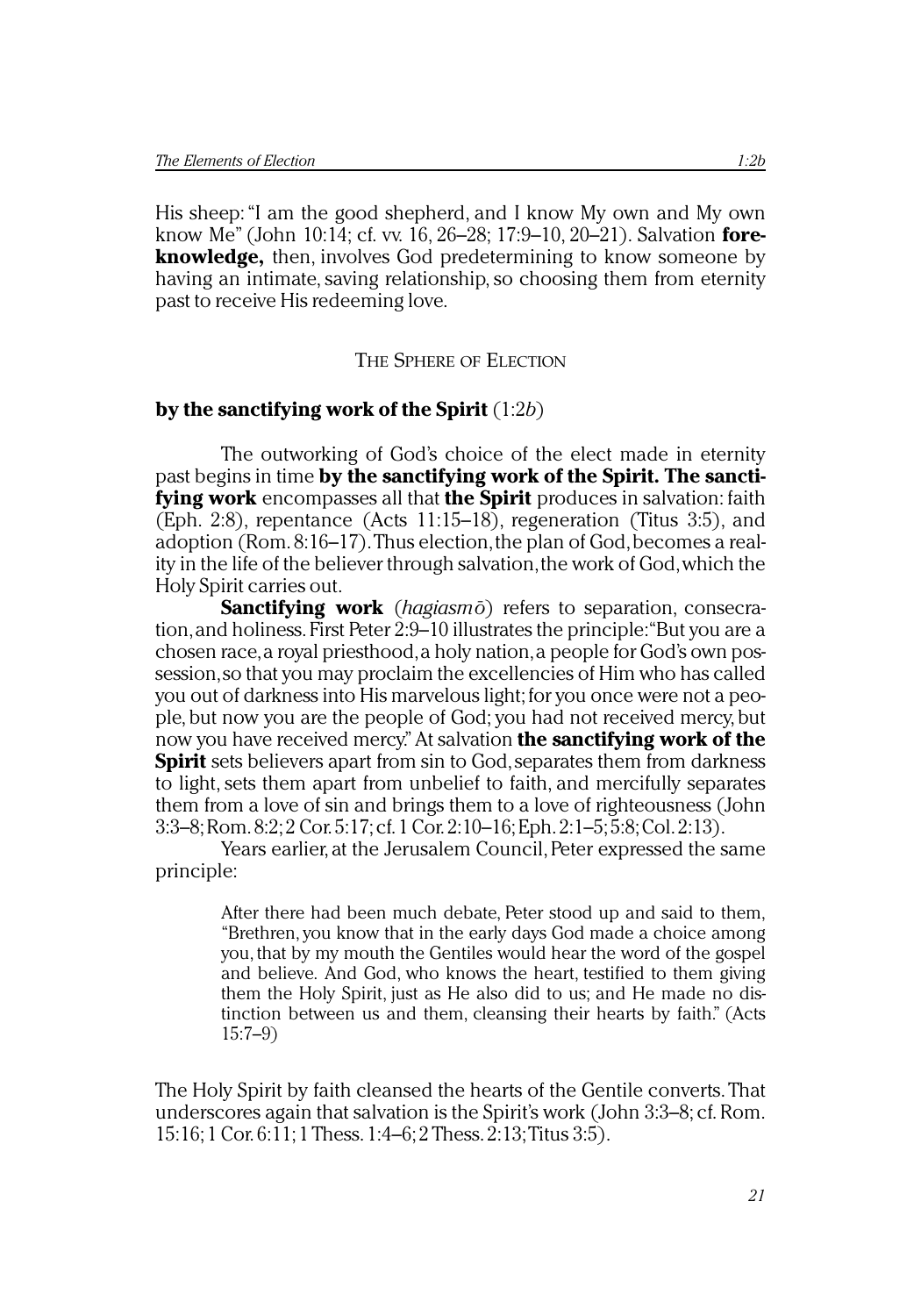Once the Holy Spirit at salvation separates believers from sin,He continues to make them more and more holy (cf. Phil. 1:6) in the lifelong, progressive separation process of sanctification (Rom. 12:1–2; 2 Cor. 7:1; 1 Thess. 5:23–24; Heb. 12:14; cf. Eph. 4:24, 30; 2 Tim. 4:18). Paul says that God chose believers "that [they] would be holy and blameless before Him"(Eph. 1:4).That begins at salvation and is completed at glorification.The sanctifying process is the working out of God's elective purpose in the earthly lives of Christians (cf. Rom. 6:22; Gal. 4:6; Phil. 2:12–13; 2 Thess. 2:13;Heb. 12:14).

#### THE EFFECT OF ELECTION

#### **to obey Jesus Christ** (1:2*c*)

Obedience to Jesus Christ is the effect or by-product of divine election. Ephesians 2:10 says,"For we are His workmanship, created in Christ Jesus for good works,which God prepared beforehand so that we would walk in them."For one **to obey Jesus Christ,** then, is the equivalent of being saved. Paul called it "the obedience of faith" (Rom. 1:5). Believers do not obey perfectly or completely (1 John 1:8–10; cf. Rom. 7:14–25),but nonetheless there is a pattern of obedience in their lives as they through Christ become servants of righteousness (Rom. 6:17–18; cf. Rom. 8:1–2;2 Cor. 10:5*b*).

Paul was thankful for the believing Thessalonians because he saw in their lives many examples of obedience to Christ.

> We give thanks to God always for all of you, making mention of you in our prayers; constantly bearing in mind your work of faith and labor of love and steadfastness of hope in our Lord Jesus Christ in the presence of our God and Father, knowing, brethren beloved by God, His choice of you; for our gospel did not come to you in word only, but also in power and in the Holy Spirit and with full conviction; just as you know what kind of men we proved to be among you for your sake. You also became imitators of us and of the Lord, having received the word in much tribulation with the joy of the Holy Spirit, so that you became an example to all the believers in Macedonia and in Achaia. For the word of the Lord has sounded forth from you, not only in Macedonia and Achaia, but also in every place your faith toward God has gone forth, so that we have no need to say anything. For they themselves report about us what kind of a reception we had with you, and how you turned to God from idols to serve a living and true God, and to wait for His Son from heaven, whom He raised from the dead, that is Jesus, who rescues us from the wrath to come. (1 Thess. 1:2–10)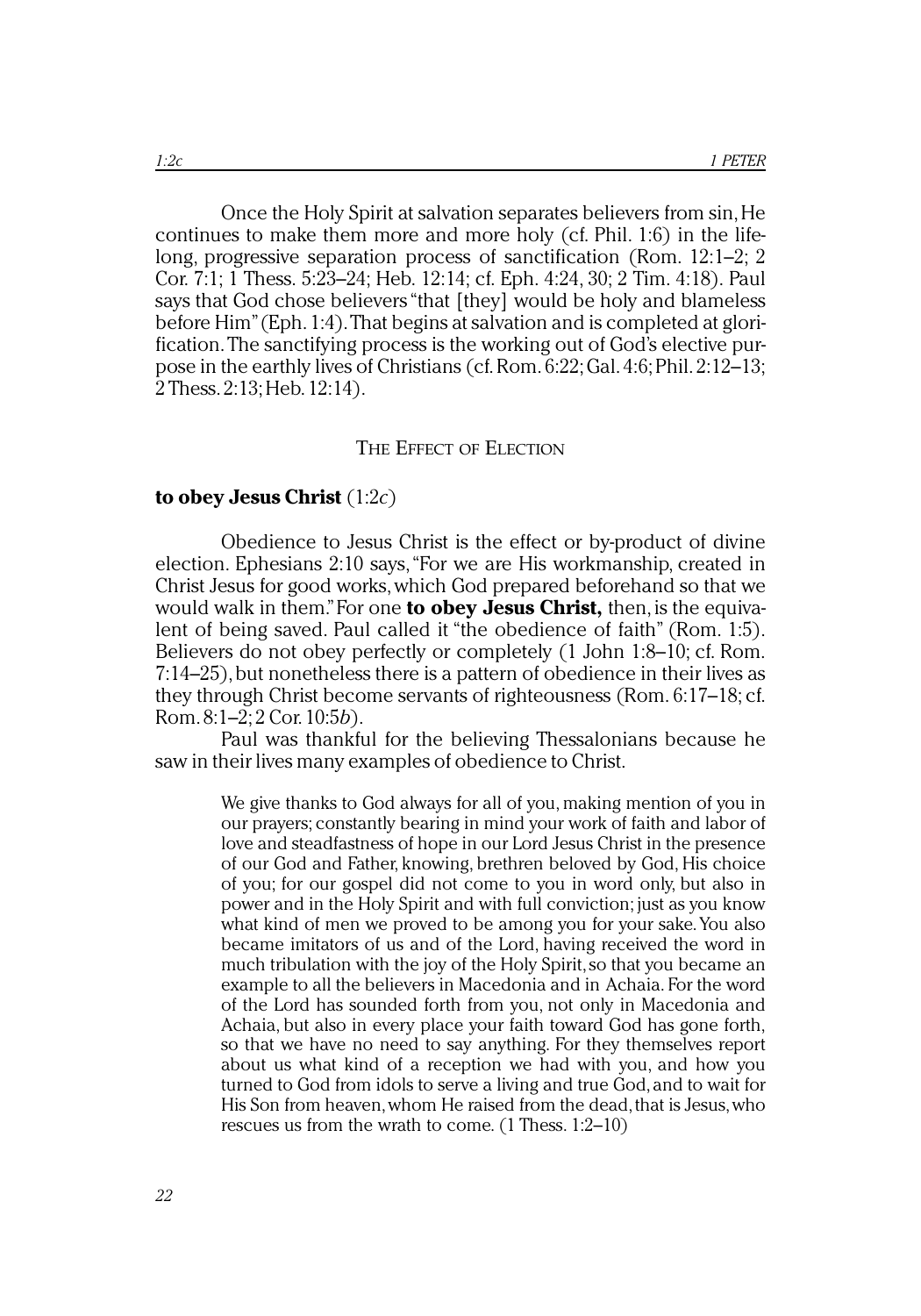All of those examples—their faith, love, and hope in Christ; their imitation of Paul and the Lord; their exemplary behavior before others; their proclamation of the Word; their turning from idols; their waiting for Christ—demonstrated their genuine regeneration. (John's first epistle makes an even more extensive case for true salvation resulting in obedience to Christ [2:3–5;3:6–10,24;5:2–3].)

In glorification comes the realization of the purpose of election and of the ultimate work of sanctification,when believers become completely conformed to Christ (Rom. 8:29; 1 John 3:2). Until then, obedience is the effect of election.

#### THE SECURITY OF ELECTION

#### **and be sprinkled with His blood:** (1:2*d*)

Another profoundly important, practical component of election is security for the believer. That is affirmed in the passage quoted earlier (John 6:37–40), in which Jesus said He would not cast out or lose those who genuinely trust in Him, but raise them all on the final day. God indicates that security in that the elect are **sprinkled with His** [Christ's] **blood.** Peter's metaphor here looks back to the time in the Old Testament when blood was sprinkled on the people of Israel.That event is significant enough that the letter to the Hebrews mentions it once specifically and once by allusion (9:19–20; 12:24).The following passage in Exodus describes the remarkable event:

> Then Moses came and recounted to the people all the words of the Lord and all the ordinances; and all the people answered with one voice and said,"All the words which the Lord has spoken we will do!" Moses wrote down all the words of the Lord.Then he arose early in the morning, and built an altar at the foot of the mountain with twelve pillars for the twelve tribes of Israel. He sent young men of the sons of Israel, and they offered burnt offerings and sacrificed young bulls as peace offerings to the Lord. Moses took half of the blood and put it in basins, and the other half of the blood he sprinkled on the altar. Then he took the book of the covenant and read it in the hearing of the people; and they said,"All that the Lord has spoken we will do, and we will be obedient!"So Moses took the blood and sprinkled it on the people, and said,"Behold the blood of the covenant,which the Lord has made with you in accordance with all these words." (24:3–8)

Moses had just returned from Mount Sinai and orally reviewed to the people God's law received there. As the text says, they responded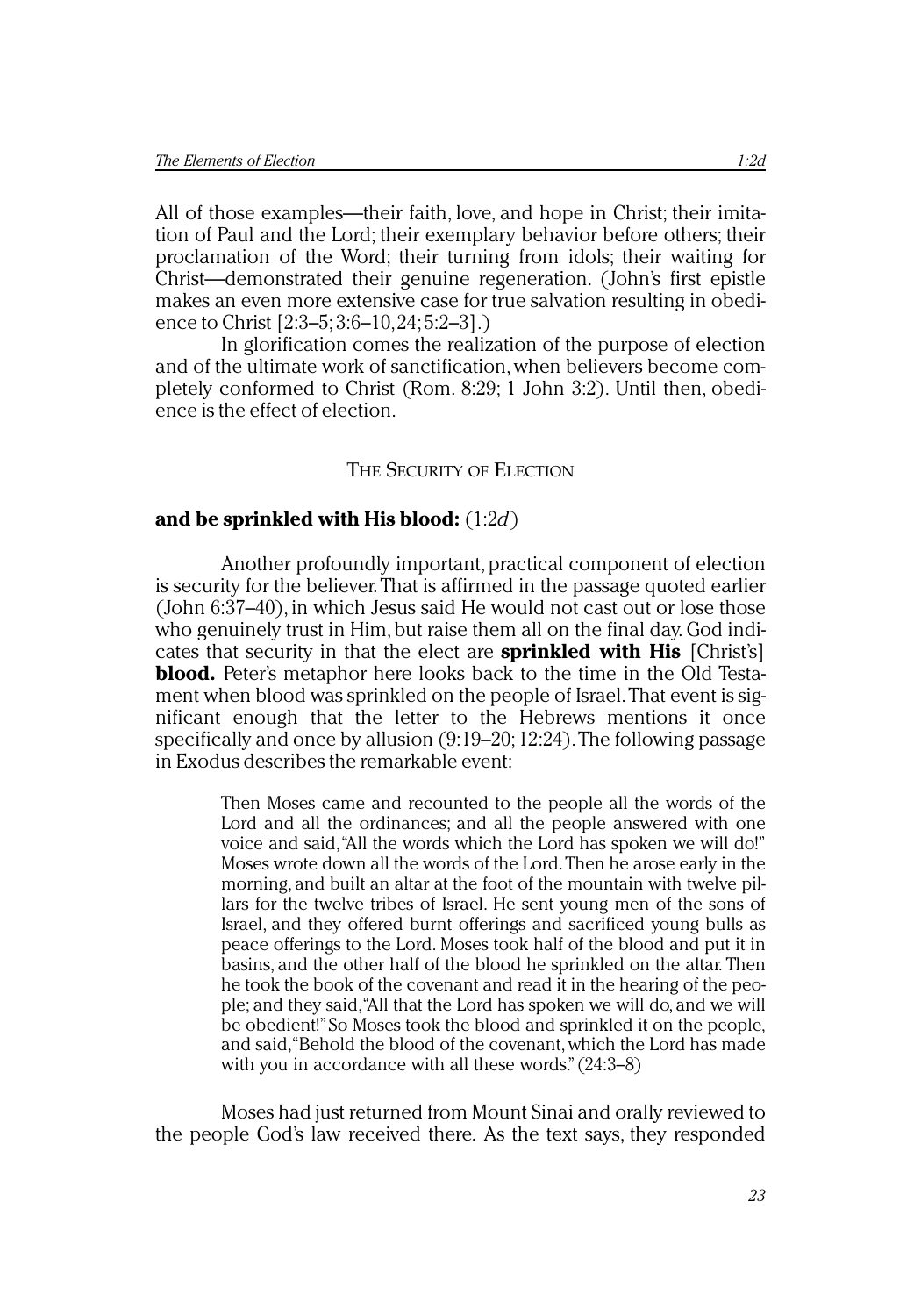very dutifully by pledging to obey all God required. This began the covenant-making agreement between God and His people (cf. Ex. 19:3–20:17). Under the Spirit's inspiration, Moses recorded all the words of the law just recited. When he finished the next morning, he built an altar at the foot of the mountain to symbolize the sealing of the covenant between God and the people. To represent the entire nation's involvement, the altar consisted of twelve stacks of stones (pillars), one for each of the twelve tribes. To further provide the people an opportunity to express their determination to obey the Law, Moses offered burnt offerings and peace offerings of young bulls. Moses placed half the blood from the slain sacrificial animals in large basins, and the other half he splashed on God's altar.Then Moses read for the people the words of the Law he had recorded the previous night and they again pledged their obedience. After that, Moses splattered the people with the remaining blood from the basins, thereby visually and ceremonially making the people's obedience promise and pledge to God official. Shed blood was a tangible demonstration that two parties had made a binding commitment (cf. Gen. 15:9–18; Jer. 34:18–19). Israel made a promise of obedience to God, mediated through sacrifice. The blood splattered on the altar represented God's agreement to reveal His law,and the blood sprinkled on the people signified their consent to obey.

The Holy Spirit compares that unique pledge to the inherent covenant in saving faith in Jesus Christ, which entails a similar promise to obey the Word of the Lord.When believers trust in Christ's atoning sacrifice for them, they are not just accepting the benefit of His death on their behalf. They are also submitting to His sovereign lordship (cf. Matt. 7:24–27; 1 Thess. 1:9; 2:13; James 1:21–23). And Christ's blood,shed at the cross, acts like a seal to that covenant. In fact, the night before He died, when He instituted the Lord's Supper,Jesus echoed Moses'words in Exodus 24:8,"And when He had taken a cup and given thanks, He gave it to them,saying,'Drink from it,all of you;for this is My blood of the covenant, which is poured out for many for forgiveness of sins'" (Matt. 26:27–28). Inherent in the New Covenant was the promise that the Lord would come and redeem sinners and they would respond by keeping His Word.

Peter states that when believers were spiritually **sprinkled with** Christ's **blood,** they entered into a covenant of obedience.Years earlier, Peter and the other apostles referred to the truth of obedience when they told the Jewish leaders,"He is the one whom God exalted to His right hand as a Prince and a Savior, to grant repentance to Israel, and forgiveness of sins. And we are witnesses of these things; and so is the Holy Spirit,whom God has given to those who obey Him"(Acts 5:31–32).

To recapitulate the Old Testament analogy: the blood sprinkled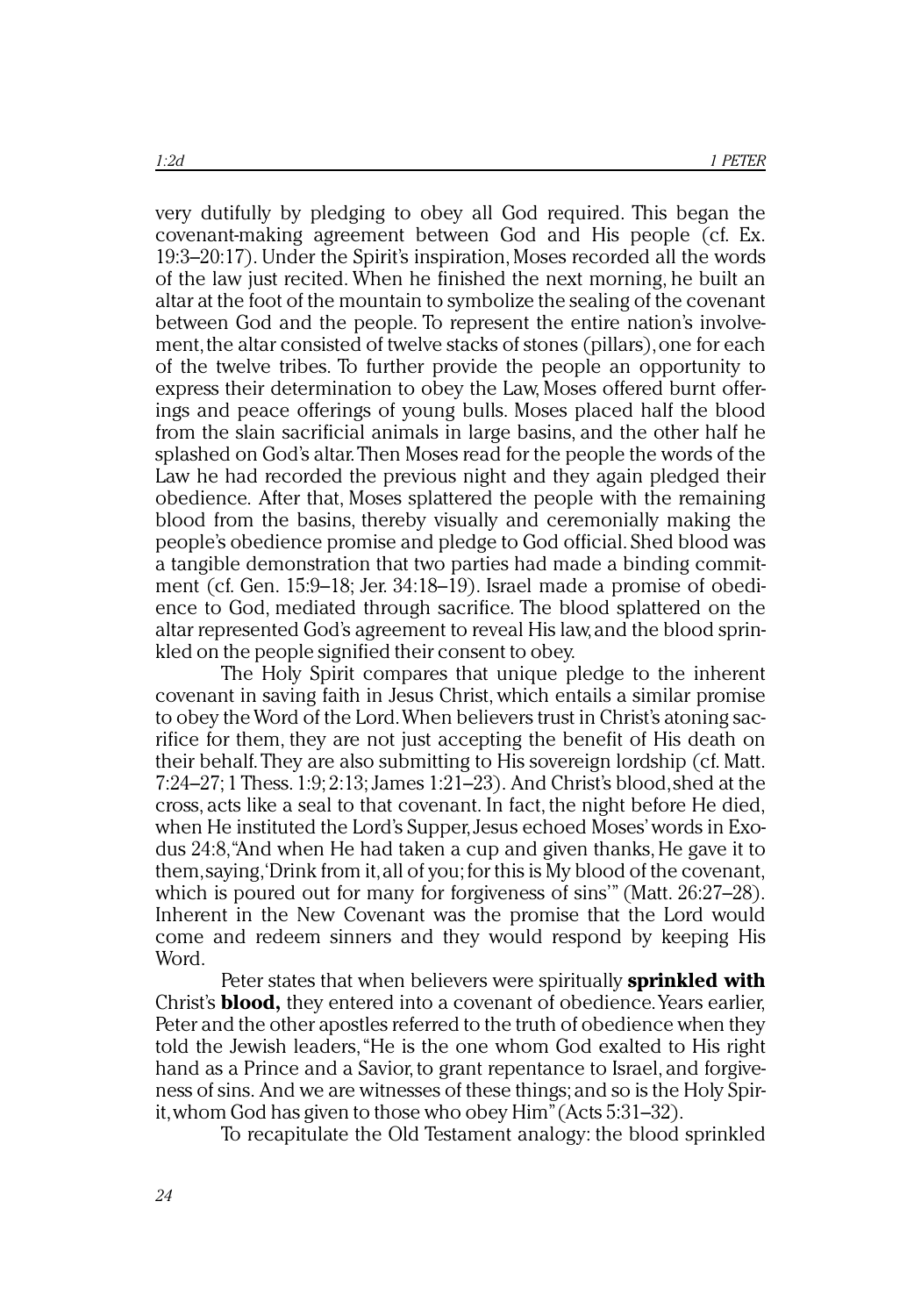on God's altar symbolized His commitment to forgiveness (fully realized in the sacrificial death of Christ), and the blood sprinkled on the people symbolized their intention to obey God's law (more fully realized when Christians walk in the Spirit and obey the Word). First John 2:3–6 is unambiguous about this submission:

> By this we know that we have come to know Him, if we keep His commandments. The one who says,"I have come to know Him," and does not keep His commandments, is a liar, and the truth is not in him; but whoever keeps His word, in him the love of God has truly been perfected. By this we know that we are in Him: the one who says he abides in Him ought himself to walk in the same manner as He walked.

As a coin has two sides, the new covenant has two sides: salvation and obedience. As a result of divine election, God's children are saved from sin and given the desire to obey Him, and He promises to forgive them when they do not do so. The same blood of Jesus Christ that sealed the new covenant keeps on spiritually cleansing the sins of Christians when they disobey (cf. Heb. 7:25;9:11–15;10:12–18;1 John 1:7).

#### THE ADVANTAGES OF ELECTION

#### **May grace and peace be yours in the fullest measure.** (1:2*e*)

The salutations of many other New Testament epistles (e.g.,Rom. 1:7; 1 Cor. 1:3; Gal. 1:3; Phil. 1:2; 2 Thess. 1:2; Titus 1:4; Rev. 1:4) repeat Peter's wish for his readers. That idea of wishing here derives from the optative mood of the verb *plēthuntheiē*, **may** . . . be . . . in the fullest **measure.** The apostle wished for his audience God's **grace** and its resultant **peace** (Rom. 5:1) in maximum allotment or quantity. He wished for them all the best that God can offer believers, and that it would repeatedly increase to their advantage.

Peter wanted the recipients of his letter to experience all the rich and varied blessings of being God's elect.Today,however,the tendency is usually to avoid election's profound implications. Christians often justify such an attitude by claiming the doctrine is too deep, too confusing, and too divisive. But believers ought to rejoice over the glorious advantages that an understanding of election provides, and this verse points toward a few of those.

First of all, the doctrine of election is the most humbling truth in all of Scripture. For believers it is most sobering to realize they had absolutely nothing to do with God's choice of them (John 1:12–13; Rom.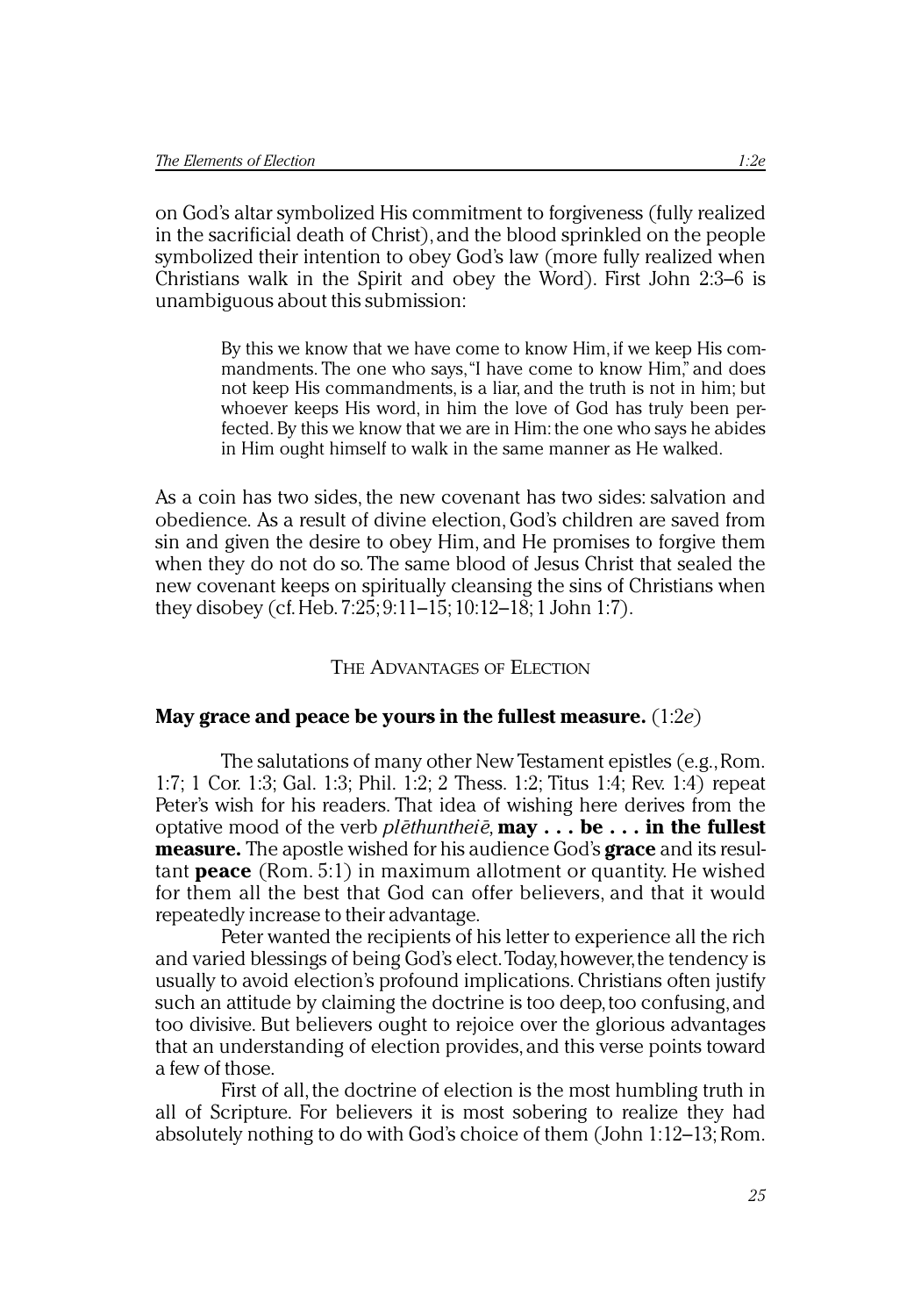9:16).When properly understood, election crushes one's moral and religious pride, which is a blessing because God gives grace to the humble (5:5;Prov. 3:34).

Second, election is a God-exalting, worship-enhancing doctrine because it gives all the glory to Him. Election makes it clear that the sinner's faith, repentance, and ability to obey God come from Him (cf. Ps. 110:3, KJV; Eph. 2:8–9). Only God can grant forgiveness to His people when they sin (Prov. 20:9; Mic. 6:7; Eph. 1:7; 1 John 1:7; 3:5). The psalmist declares, "Not to us, O Lord, not to us, but to Your name give glory because of your lovingkindness,because of Your truth"(Ps. 115:1).

A third advantage of election is that it produces ultimate joy. Those whom God chooses rejoice because they know they would have no hope for salvation apart from His electing grace (John 6:44; Acts 4:12; 1 Tim. 2:5–6). The elect would ultimately perish forever like all other sinners if God had not chosen them (cf. Rom. 9:29). Psalm 65:4 says in part, "How blessed is the one whom You choose and bring near to You to dwell in Your courts."It is a supreme joy for the elect to consider that the Lord has loved them with an everlasting love (cf. Luke 10:20), from before the foundation of the world and on into eternity future.

Fourth, election is advantageous because it promises Christians an eternity of spiritual privileges. The apostle Paul's prayerful expression of praise and gratitude to God,which opens his letter to the Ephesians, is a fitting summary of many of those privileges.

> Blessed be the God and Father of our Lord Jesus Christ,who has blessed us with every spiritual blessing in the heavenly places in Christ, just as He chose us in Him before the foundation of the world, that we would be holy and blameless before Him. In love He predestined us to adoption as sons through Jesus Christ to Himself, according to the kind intention of His will, to the praise of the glory of His grace, which He freely bestowed on us in the Beloved. In Him we have redemption through His blood, the forgiveness of our trespasses, according to the riches of His grace which He lavished on us. In all wisdom and insight He made known to us the mystery of His will, according to His kind intention which He purposed in Him with a view to an administration suitable to the fullness of the times, that is, the summing up of all things in Christ, things in the heavens and things on the earth. In Him also we have obtained an inheritance, having been predestined according to His purpose who works all things after the counsel of His will, to the end that we who were the first to hope in Christ would be to the praise of His glory. In Him, you also, after listening to the message of truth, the gospel of your salvation—having also believed, you were sealed in Him with the Holy Spirit of promise,who is given as a pledge of our inheritance, with a view to the redemption of God's own possession, to the praise of His glory. (Eph. 1:3–14; cf. 1 Peter 2:9–10)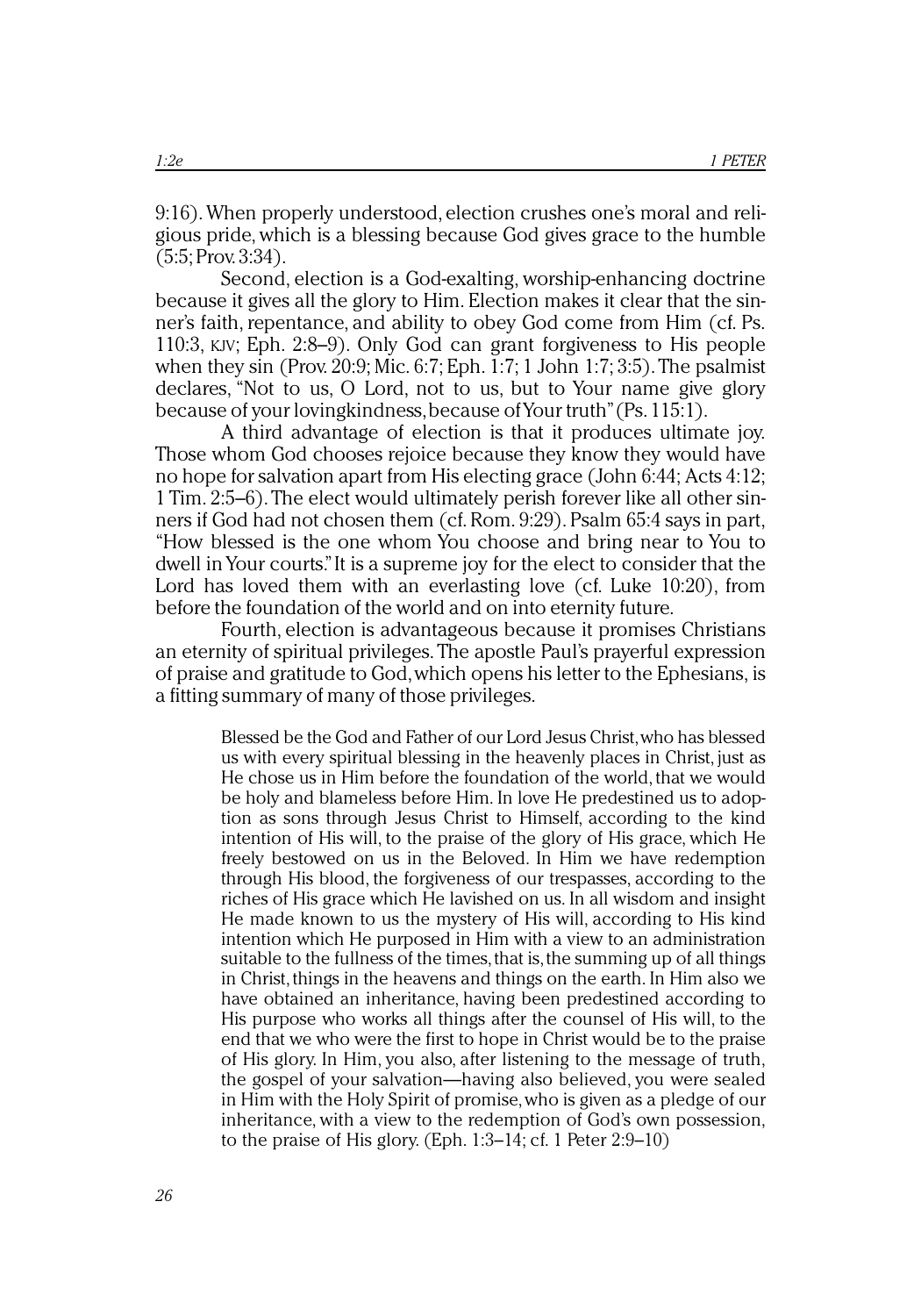Finally,the doctrine of election is a powerful incentive to holy living. Knowing God has set them apart because of His own special love for them is a most effective motivation for believers to live to the glory of God. That principle was undoubtedly on Paul's mind when he exhorted the Colossians,"So, as those who have been chosen of God, holy and beloved, put on a heart of compassion, kindness, humility, gentleness and patience;bearing with one another,and forgiving each other,whoever has a complaint against anyone; just as the Lord forgave you, so also should you" (Col. 3:12–13). Their gratitude to God for His election of them should compel believers to a life of obedience and holiness.

If Christians ignore the doctrine of election, they fail to understand the glories of redemption,they fail to honor the sovereignty of God and Christ, and they fail to appreciate the immense spiritual privileges that are theirs. Present-day believers, just as those in Peter's time, need not be ignorant of election, because God wants them to know what His grace has provided, and because every scriptural teaching is cause to offer Him the praise He deserves (cf. Pss. 19:7–9;119:7,14–16).

Election is such a powerful truth that when Christians understand it, the practical ramifications of election will transform the way they live their daily lives. Knowing the condition of their election (they reside on earth as spiritual aliens to reach those around them), the nature of their election (it is completely the result of God's sovereign choice), the source of their election (God set His love on them from eternity past), the sphere of their election (it becomes a reality by the Holy Spirit's sanctifying work), the effect of their election (loving obedience to Jesus Christ), the security of their election (the covenant of obedience, which ensures divine forgiveness), and the advantages of their election (the many spiritual blessings and privileges available) produces power in believers'lives that they would otherwise never be able to fully appreciate.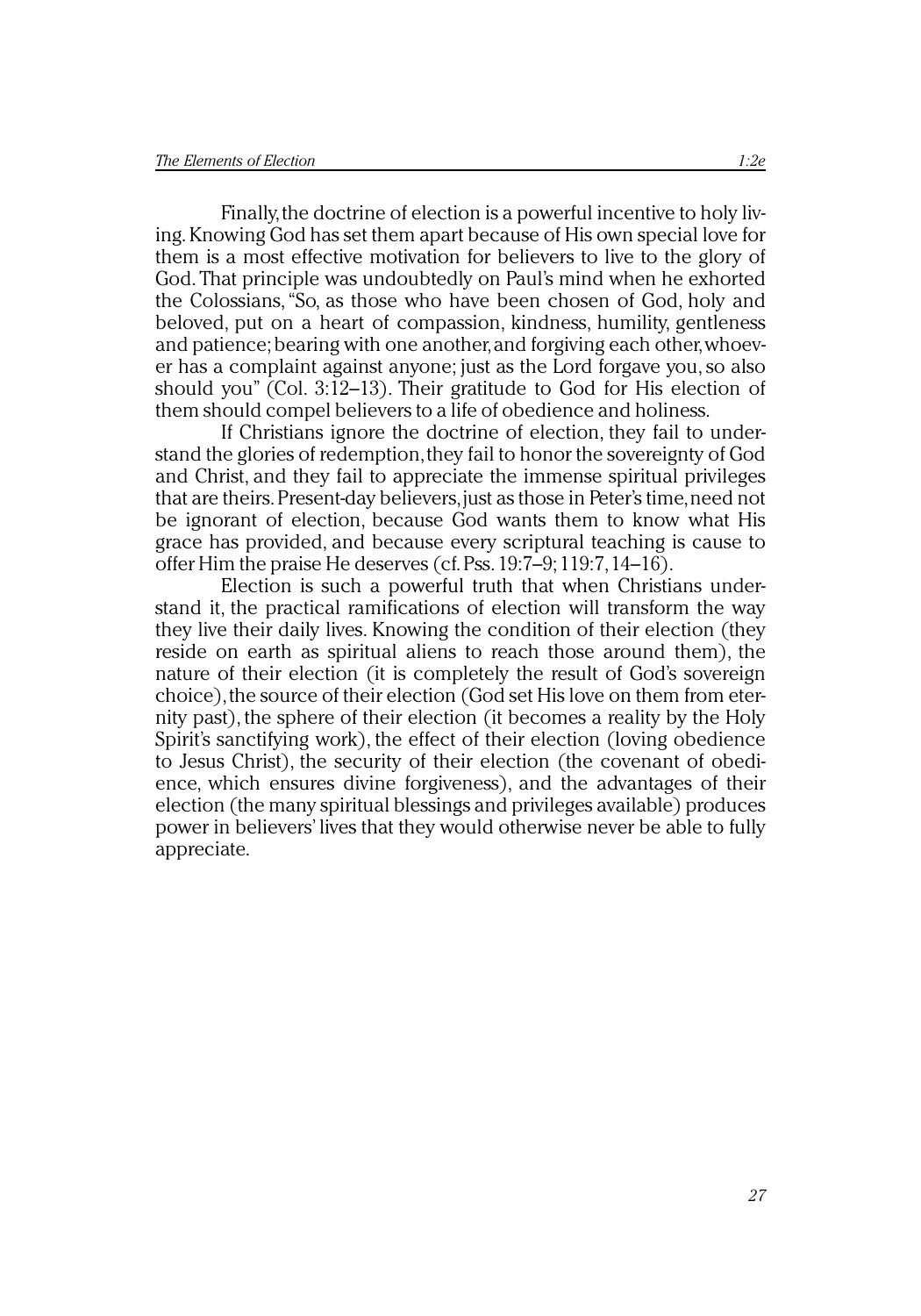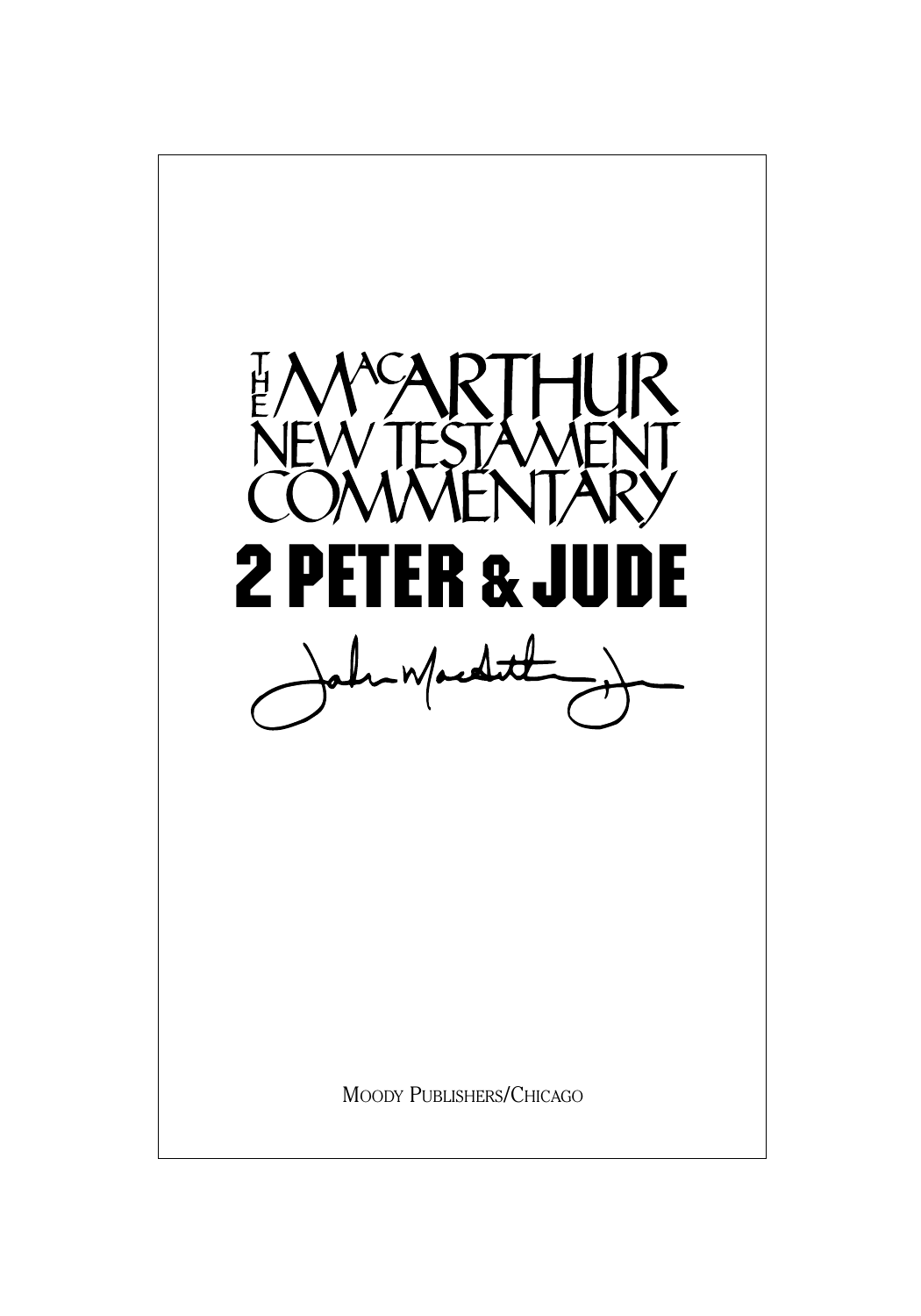# **Contents**

| <b>CHAPTER</b> |                                                             | <b>PAGE</b> |
|----------------|-------------------------------------------------------------|-------------|
|                | Preface                                                     | vii         |
|                | Introduction to 2 Peter                                     |             |
|                | <b>1.</b> The Believer's Precious Faith—Part 1: Its Source, | 17          |
|                | Substance, and Sufficiency (2 Peter 1:1–4)                  |             |
|                | 2. The Believer's Precious Faith-Part 2: Its Certainty      | 33          |
|                | $(2$ Peter 1:5–11)                                          |             |
|                | <b>3.</b> Peter's Legacy Statement (2 Peter 1:12-15)        | 47          |
| 4.             | The Sure Word $(2$ Peter $1:16-21)$                         | 55          |
| 5.             | A Portrait of False Teachers (2 Peter 2:1-3a                |             |
| 6.             | Divine Judgment on False Teachers (2 Peter 2:3b-10a)        | 81          |
|                | <b>7.</b> Creatures Born to Be Killed (2 Peter 2:10b-22)    | 95          |
| 8.             | The Certainty of the Second Coming $(2$ Peter 3:1–10)       | 109         |
| 9.             | Living in Anticipation of Christ's Return (2 Peter 3:11–18) | 127         |
|                | Introduction to Jude                                        | 139         |
| 10.            | Compelled to Contend (Jude 1-3)                             | 147         |
| 11.            | Apostates Be Warned (Jude 4-7)                              | 157         |
| 12.            | Apostates Illustrated (Jude 8-13)                           | 169         |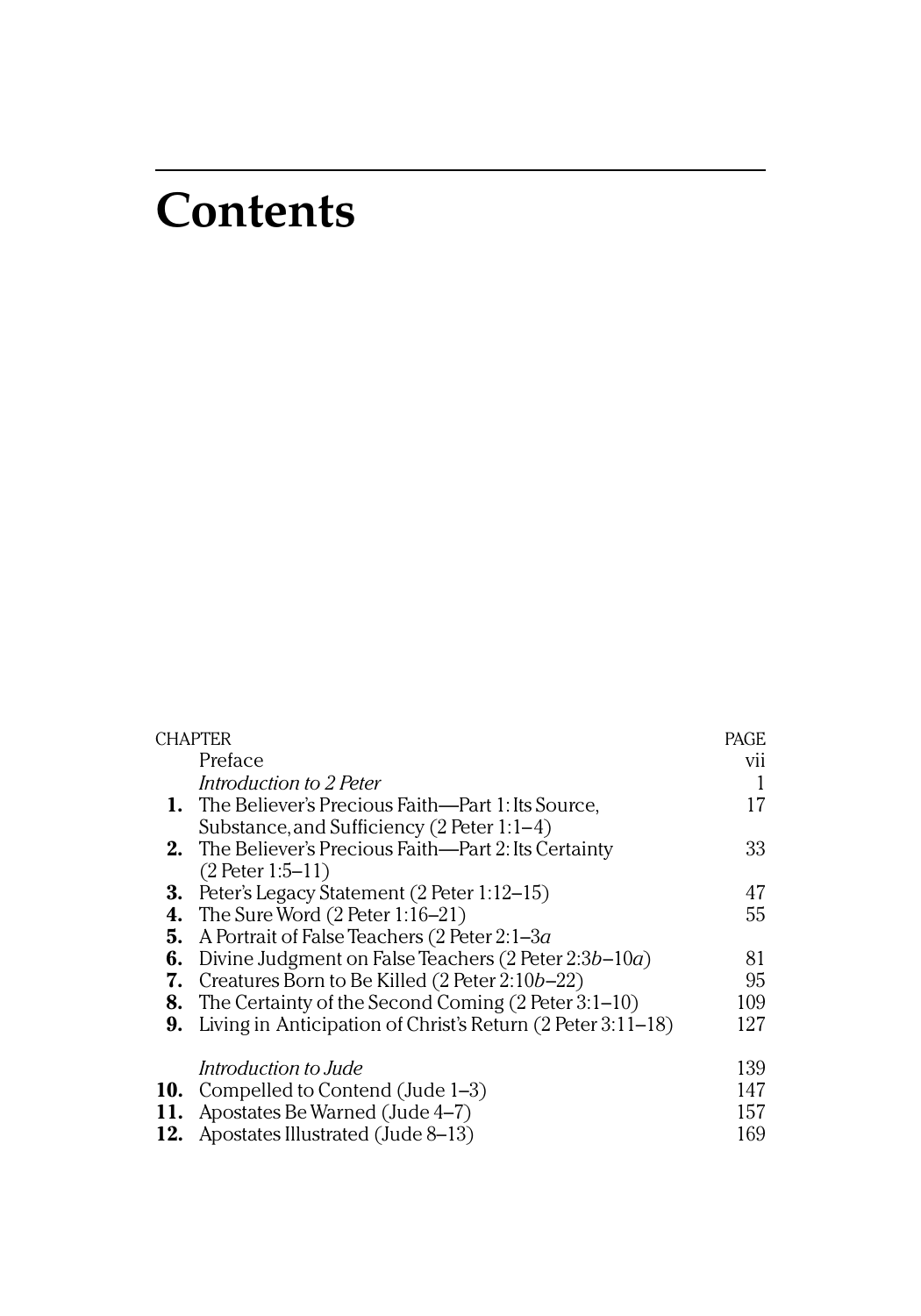| <b>13.</b> The Coming Judgment on Apostates (Jude 14–16)     | 183 |
|--------------------------------------------------------------|-----|
| <b>14.</b> Survival Strategy for Apostate Times (Jude 17–23) | 193 |
| <b>15.</b> The Saints' Guarantee (Jude 24–25)                | 205 |
| Bibliography                                                 | 215 |
| <b>Index of Greek Words</b>                                  | 219 |
| Index of Scripture                                           | 221 |
| Index of Subjects                                            | 231 |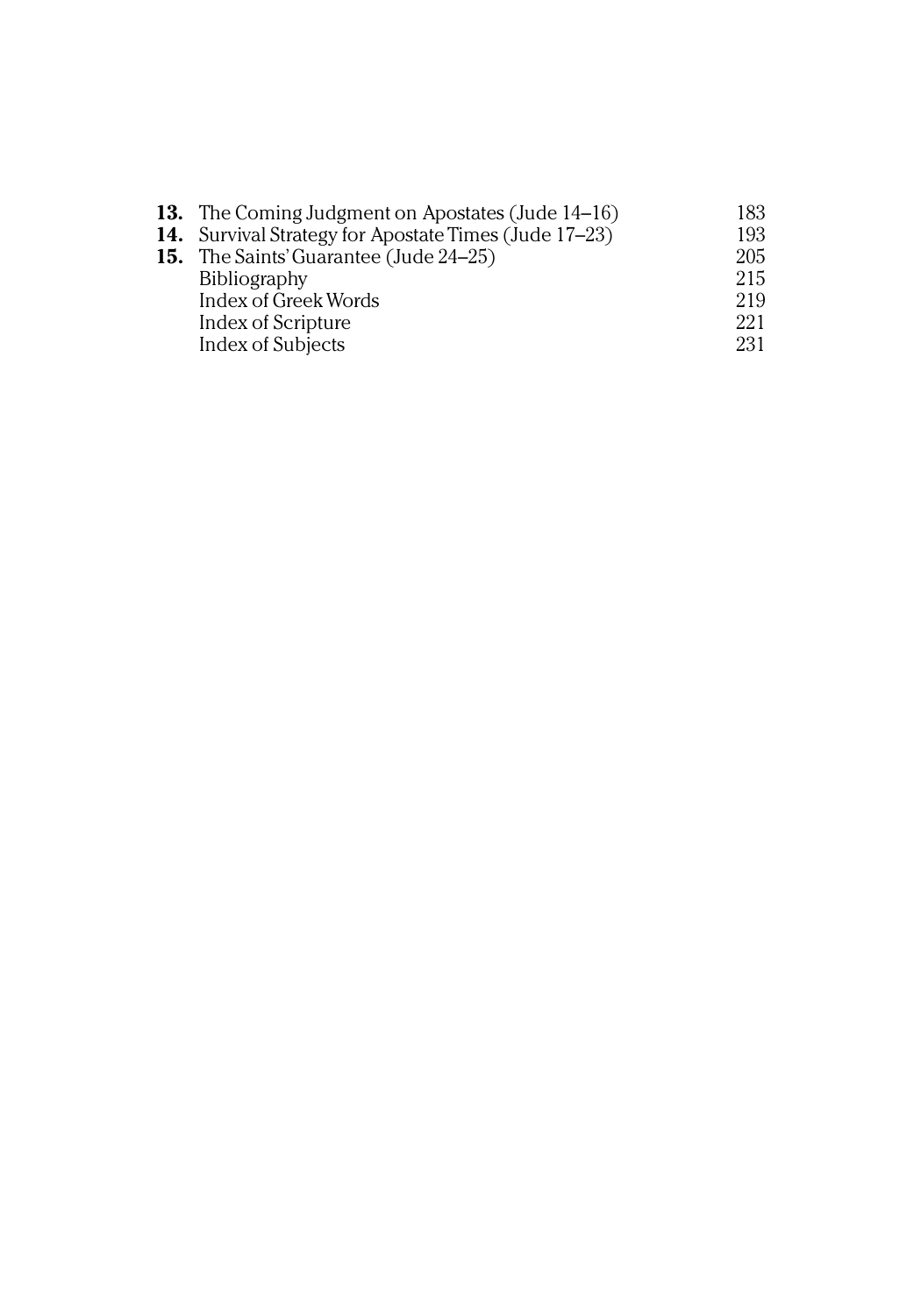<span id="page-22-0"></span>**The Believer's Precious Faith—Part 1:**  The Believer's<br>Precious Faith—Part 1:<br>Its Source, Substance, **and Sufficiency** (2 Peter 1:1–4)

**Simon Peter, a bond-servant and apostle of Jesus Christ, To those who have received a faith of the same kind as ours, by the righteousness of our God and Savior, Jesus Christ: Grace and peace be multiplied to you in the knowledge of God and of Jesus our Lord; seeing that His divine power has granted to us everything pertaining to life and godliness, through the true knowledge of Him who called us by His own glory and excellence. For by these He has granted to us His precious and magnificent promises, so that by them you may become partakers of the divine nature, having escaped the corruption that is in the world by lust.**  $(1:1-4)$ 

John Murray, one of the foremost Reformed theologians of the twentieth century, wrote the following about the profound and superlative significance of the atonement:

> The Father did not spare his own Son. He spared nothing that the dictates of unrelenting rectitude demanded. And it is the undercurrent of the Son's acquiescence that we hear when he says,"Nevertheless not my will, but thine, be done"(Luke 22:42). But why? It was in order that eternal and invincible love might find the full realization of its urge and purpose in redemption by price and by power. Of Calvary the spirit is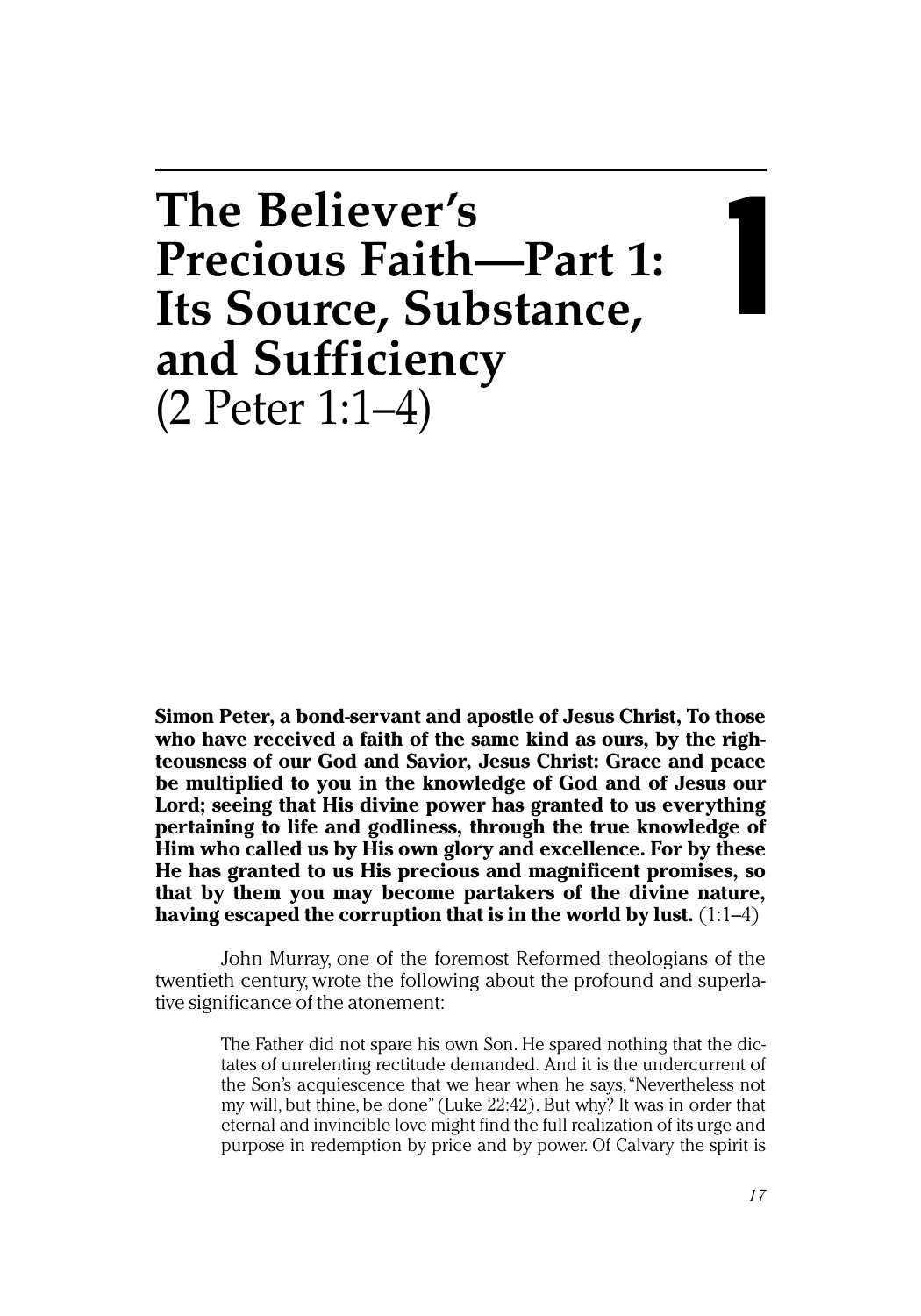eternal love and the basis eternal justice. It is the same love manifested in the mystery of Gethsemane's agony and of Calvary's accursed tree that wraps eternal security around the people of God."He that spared not his own Son, but delivered him up for us all, how shall he not with him also freely give us all things?" (Rom. 8:32). "Who shall separate us from the love of Christ? shall tribulation, or distress, or persecution, or famine, or nakedness, or peril, or sword?" (Rom. 8:35). "For I am persuaded that neither death nor life nor angels nor principalities nor things present nor things to come nor powers nor height nor depth nor any other creature will be able to separate us from the love of God which is in Christ Jesus our Lord" (Rom. 8:38, 39). That is the security which a perfect atonement secures and it is the perfection of the atonement that secures it. (*Redemption—Accomplished and Applied* [Grand Rapids: Eerdmans, 1955], 78)

Without question, God's redemption of sinners unto eternal life through the atoning work of His Son Jesus Christ is, for all those who believe, God's most precious gift. With salvation's certainty in view, Peter opens his second letter by enriching his readers concerning three great truths about it: its source, its substance, and its sufficiency.

#### SALVATION'S SOURCE

#### **Simon Peter, a bond-servant and apostle of Jesus Christ, To those who have received a faith of the same kind as ours, by the righteousness of our God and Savior, Jesus Christ:** (1:1)

According to the custom of his day,the apostle opened his epistle with a standard salutation,appropriately identifying himself as the author. **Simon,** the Greek form of the Hebrew "Simeon," the father of one of the twelve tribes of Israel, was a common Jewish name (cf. Matt. 13:55; 26:6; 27:32; Acts 1:13; 8:9; 9:43). **Peter** is from a Greek word that means "rock" (Cephas is its Aramaic equivalent; see John 1:42; 1 Cor. 1:12; 3:22; 9:5; 15:5; Gal. 1:18; 2:9,11,14).The apostle used both names to ensure that the letter's recipients knew exactly whom it was from.

Identifying himself as **a bond-servant,** Peter humbly and gratefully placed himself in the position of submission, duty, and obedience. Some of the greatest leaders in the history of redemption bore the title *servant* (e.g., *Moses,* Deut. 34:5; Ps. 105:26; Mal. 4:4; *Joshua,* Josh. 24:29; *David,* 2 Sam. 3:18; Ps. 78:70; *all the prophets,* Jer. 44:4; Amos 3:7; *Paul,* Rom. 1:1; Phil. 1:1;Titus 1:1; *James,*James 1:1;*Jude,*Jude 1),and it eventually became a designation suitable for every believer (cf. 1 Cor. 7:22; Eph. 6:6; Col. 4:12; 2 Tim. 2:24). In Peter's day, to willingly call oneself **a bond-**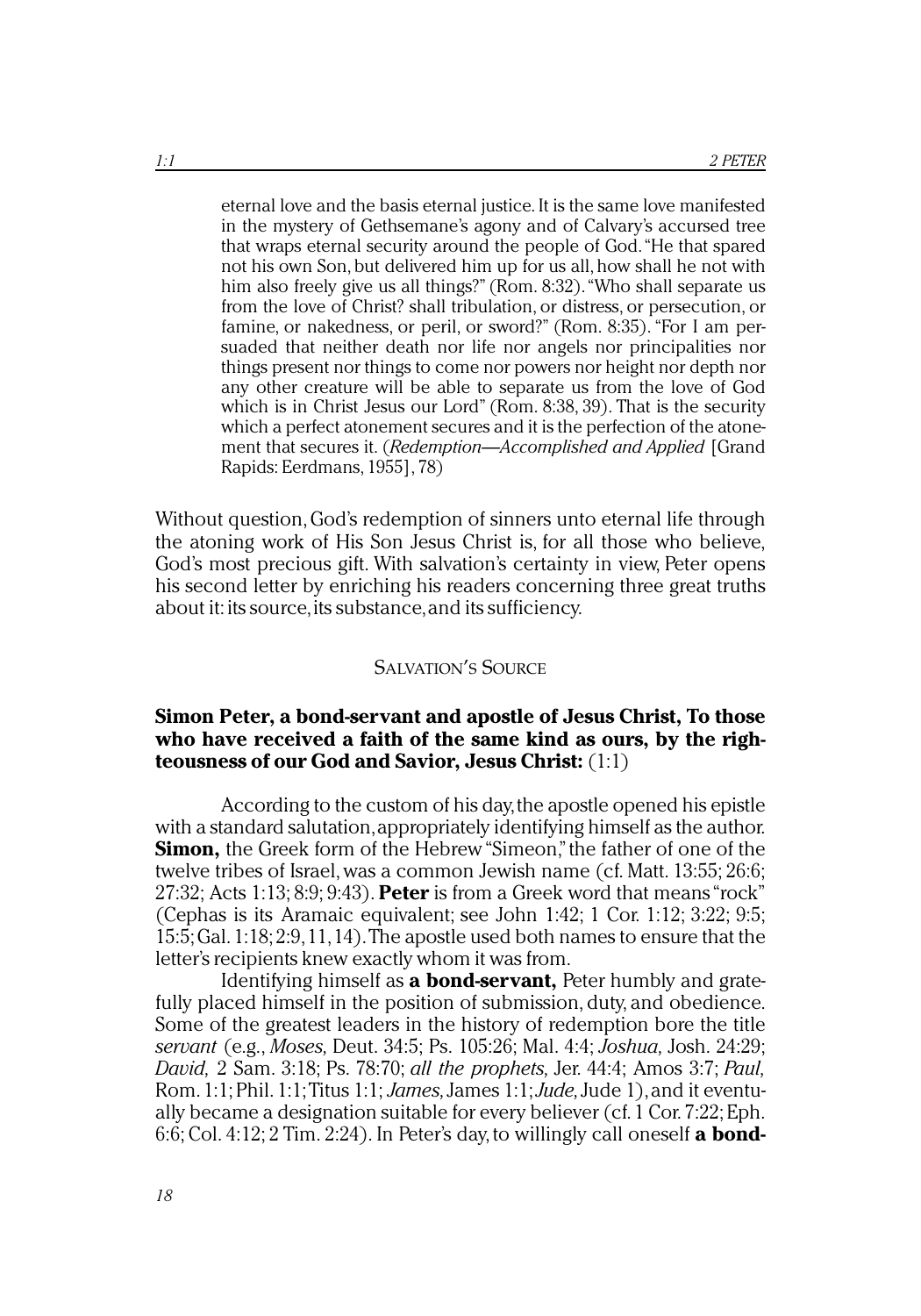**servant** (*doulos*, "slave") was to severely lower oneself in a culture where slaves were considered no better than animals.Whereas that practice may have been demeaning socially, it was honorable spiritually. It was to acknowledge that one was duty bound to obey his master,no matter what the cost. Of the sense in which this is true of Christians,William Barclay explains:

> (i) To call the Christian the *doulos* of God means that he is inalienably possessed by God. In the ancient world a master possessed his slaves in the same sense as he possessed his tools. A servant can change his master; but a slave cannot. The Christian inalienably belongs to God.

> (ii) To call the Christian the *doulos* of God means that he is unqualifiedly at the disposal of God. In the ancient world the master could do what he liked with his slave. He had the same power over his slave as he had over his inanimate possessions. He had the power of life and death over his slave. The Christian belongs to God, for God to send him where He will,and to do with him what He will.The Christian is the man who has no rights of his own, for all his rights are surrendered to God.

> (iii) To call the Christian the *doulos* of God means that the Christian owes an unquestioning obedience to God. Ancient law was such that a master's command was a slave's only law. Even if a slave was told to do something which actually broke the law, he could not protest, for, as far as he was concerned, his master's command was the law. In any situation the Christian has but one question to ask:"Lord, what wilt *Thou* have me to do?"The command of God is his only law.

> (iv) To call the Christian the *doulos* of God means that he must be constantly in the service of God. In the ancient world the slave had literally no time of his own, no holidays, no time off, no working-hours settled by agreement, no leisure. All his time belonged to the master. (*The Letters of James and Peter,* rev. ed. [Philadelphia: Westminster, 1976], 345–46; emphasis in the original)

Although Peter viewed himself humbly as a bond-servant,he also represented himself nobly as an **apostle of Jesus Christ,** one officially sent forth by Christ Himself as a divinely commissioned witness of the resurrected Lord, with authority to proclaim His truth (Matt. 10:1; Mark 3:13; 16:20; Luke 6:13; Acts 1:2–9, 22; 1 Cor. 9:1; 1 John 1:1; cf. Matt. 28:19–20; John 14:26; 16:13). Peter, in presenting himself in these terms, sets a pattern for all in spiritual leadership: the submissive, sacrificial anonymity of a slave, combined with the dignity, significance, and authority of an apostle.

The apostle sent this letter **to those** same believers who received his first one. They were part of God's elect scattered in the Gentile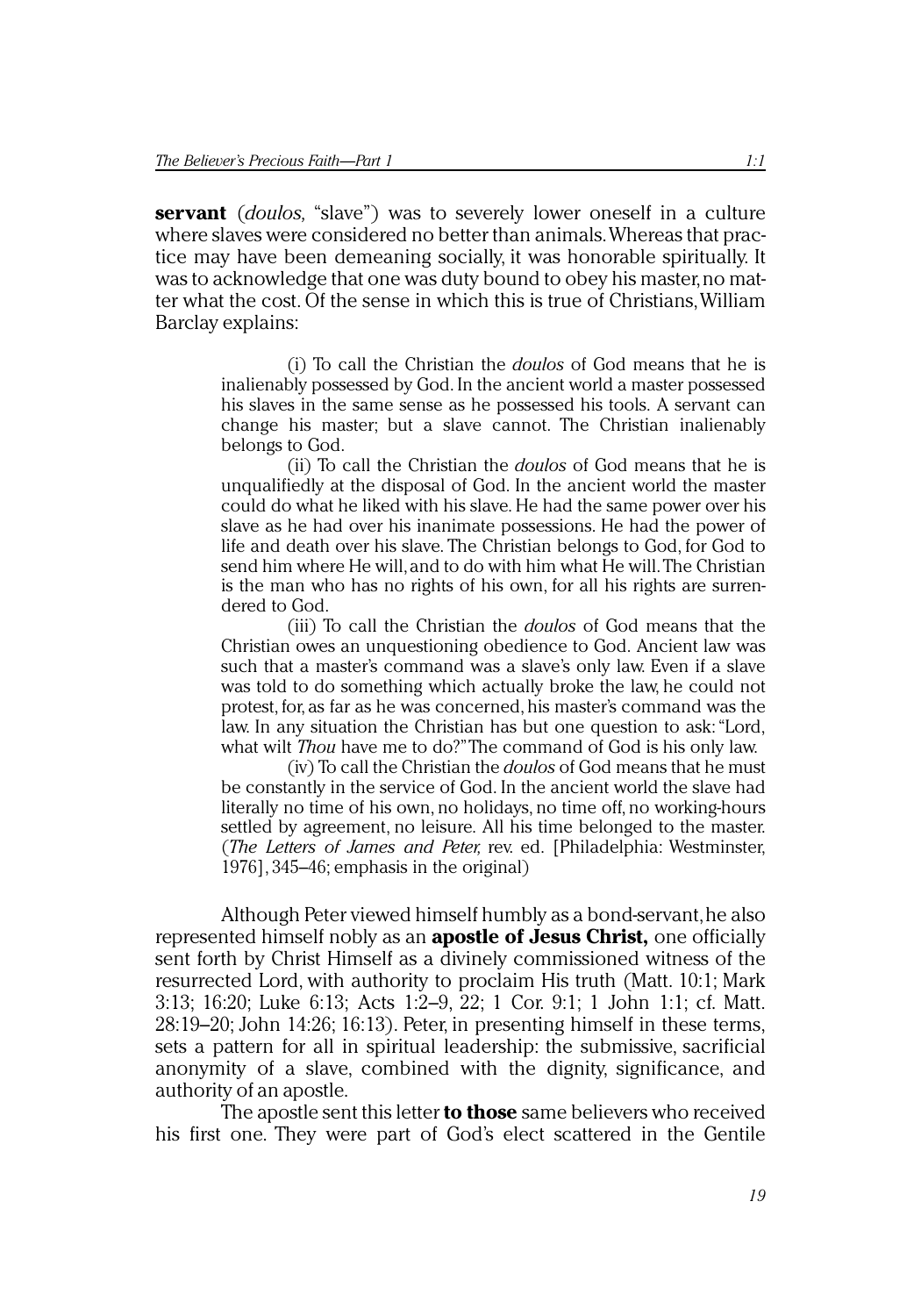regions of "Pontus, Galatia, Cappadocia, Asia, and Bithynia"(1 Peter 1:1). Those believers were predominantly Gentiles,but certainly Jewish Christians were also among the recipients of the letter,which Peter most likely wrote in A.D. 67 or 68, about one year after writing his first epistle (for details,see the Introduction to this volume).

The manner in which Peter described his readers is theologically rich, albeit brief, and points to the divine source of salvation. **Have received** implies believers' salvation is a gift. The verb *(lagchanō)* means "to gain by divine will"or "given by an allotment"(as in the biblical practice of casting lots to learn God's will; cf. Lev. 16:8–10; Josh. 7:14; 1 Sam. 14:38–43; 1 Chron. 25:8–31; Prov. 16:33; 18:18; Jonah 1:7; Acts 1:16–26). Clearly it refers to something not obtained by human effort or based on personal worthiness but issued from God's sovereign purpose. Peter's readers received **faith** because God graciously willed to give it to them (cf. Acts 11:15–17;Gal. 3:14;Eph. 1:13;Phil. 1:29).

**A faith** here could mean *the* objective faith, as in the doctrines of the Christian faith, or it could denote subjective belief. But it is best to understand it in this context without the definite article (in contrast to Jude 3) as subjective faith, the Christian's power to believe the gospel for salvation. Even though belief in the gospel is commanded of all, so that all are responsible for their obedience or disobedience—and in that sense it is the human side of salvation—God still must supernaturally grant sinners the ability and power to believe unto salvation (Eph. 2:8–9; cf. 6:23; Rom. 12:3; 1 Cor. 2:5). Peter began his first epistle writing about divine choice and election in salvation, whereas here he refers to the human response of faith. God's sovereignty and man's responsibility form the essential elements of salvation. Only when the Holy Spirit awakens someone's dead soul in response to hearing or reading the gospel is saving faith initiated so the sinner can embrace redemption (cf. Acts 11:21;16:14).

Further evidence that faith here is subjective comes from Peter's description of his readers' faith as **of the same kind as ours.** The word rendered **same kind** (*isotimon*) means "equally valuable," or "of equal privilege."It designated that which was equal in rank,position,honor,standing, price, or value. This would make no sense if referring to the body of gospel truth,since that truth has no equal. Each believer has received faith as a personal gift, a faith that is the same in nature, the precious gift of God, which brings equal spiritual privileges in salvation to all who receive it (cf. John 17:20; Acts 11:15–17; 13:39). Among the faithful,God sees no distinctions among Christians; as Paul wrote,"There is neither Jew nor Greek, there is neither slave nor free man,there is neither male nor female;for you are all one in Christ Jesus"(Gal.3:28;cf.v.26;Rom.10:12–13).

All the elect have received, as a gift, the faith that saves. Ephesians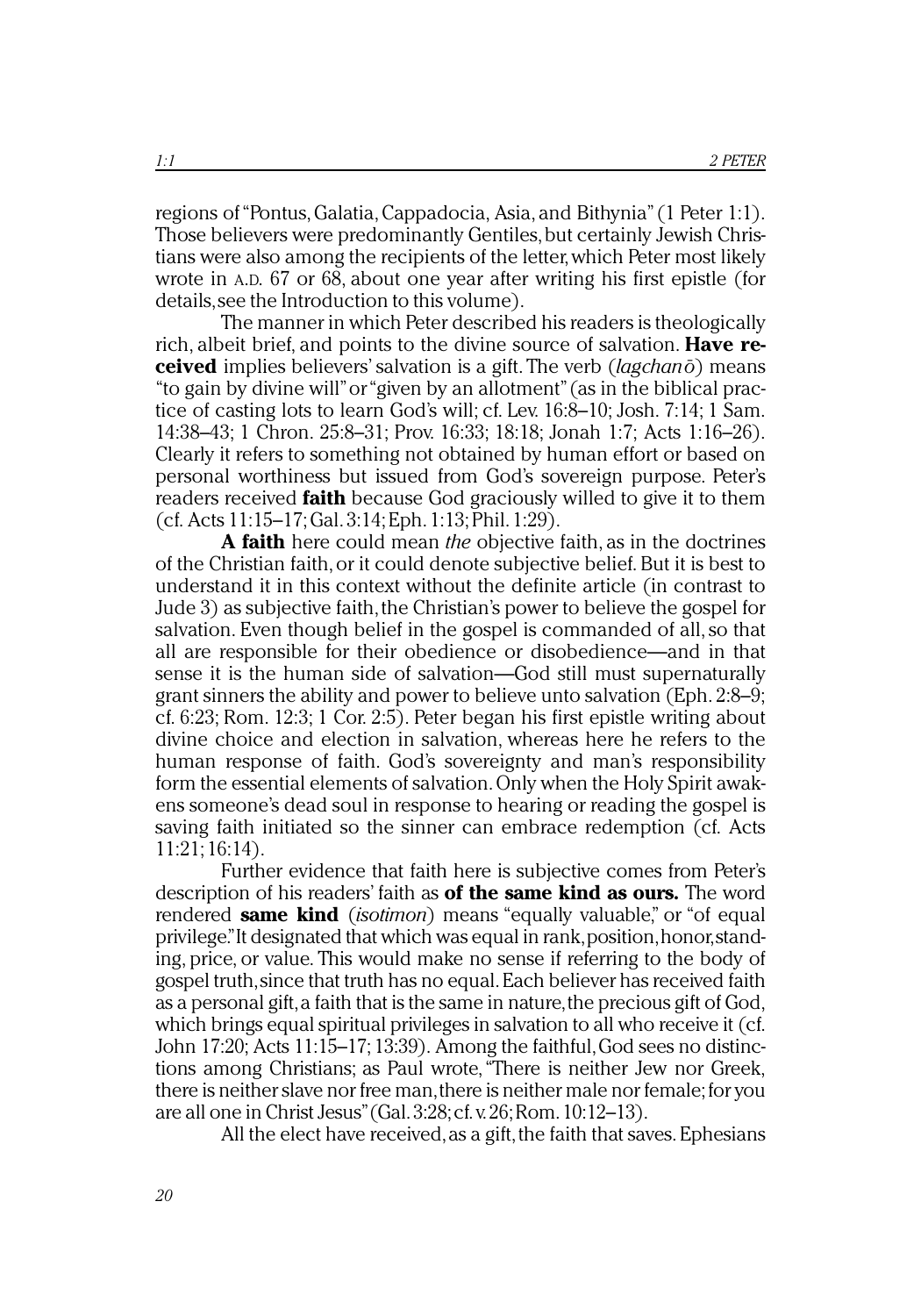2:8–9 says,"For by grace you have been saved through faith; and that not of yourselves, it is the gift of God; not as a result of works, so that no one may boast." These verses have profound meaning and far-reaching application.

> Our response in salvation is **faith,** but even that is **not of ourselves** [but is] **the gift of God. Faith** is nothing that we do in our own power or by our own resources. In the first place we do not have adequate power or resources. More than that, God would not want us to rely on them even if we had them. Otherwise salvation would be in part by our own **works,** and we would have some ground to **boast** in ourselves. Paul intends to emphasize that even faith is not from us apart from God's giving it.

> Some have objected to this interpretation, saying that **faith** (*pistis*) is feminine, while **that** (*touto*) is neuter. That poses no problem, however, as long as it is understood that **that** does not refer precisely to the noun **faith** but to the act of believing. Further, this interpretation makes the best sense of the text, since if **that** refers to **by grace you have been saved through faith** (that is, to the whole statement), the adding of **and that not of yourselves, it is the gift of God** would be redundant, because grace is defined as an unearned act of God. If salvation is of grace, it has to be an undeserved gift of God. Faith is presented as a gift from God in 2 Peter 1:1, Philippians 1:29, and Acts 3:16....

> When we accept the finished work of Christ on our behalf, we act by the **faith** supplied by God's **grace.** That is the supreme act of human faith, the act which, though it is ours, is primarily God's—His **gift** to us out of His **grace.** When a person chokes or drowns and stops breathing, there is nothing he can do. If he ever breathes again it will be because someone else starts him breathing. A person who is spiritually dead cannot even make a decision of faith unless God first breathes into him the breath of spiritual life. **Faith** is simply breathing the breath that God's **grace** supplies. Yet, the paradox is that we must exercise it and bear the responsibility if we do not (cf. John 5:40). (John MacArthur, *Ephesians,* MacArthur New Testament Commentary [Chicago: Moody, 1986], 60–61)

Peter's use of the pronoun **ours** most likely had in view the conflict between Jews and Gentiles in the church. The book of Acts records that he was heavily involved in that issue in the early days of the church. Peter explained to separatist Jewish brethren his encounter with the Gentile Cornelius'household:

> But Peter began speaking and proceeded to explain to them in orderly sequence, saying,"I was in the city of Joppa praying; and in a trance I saw a vision,an object coming down like a great sheet lowered by four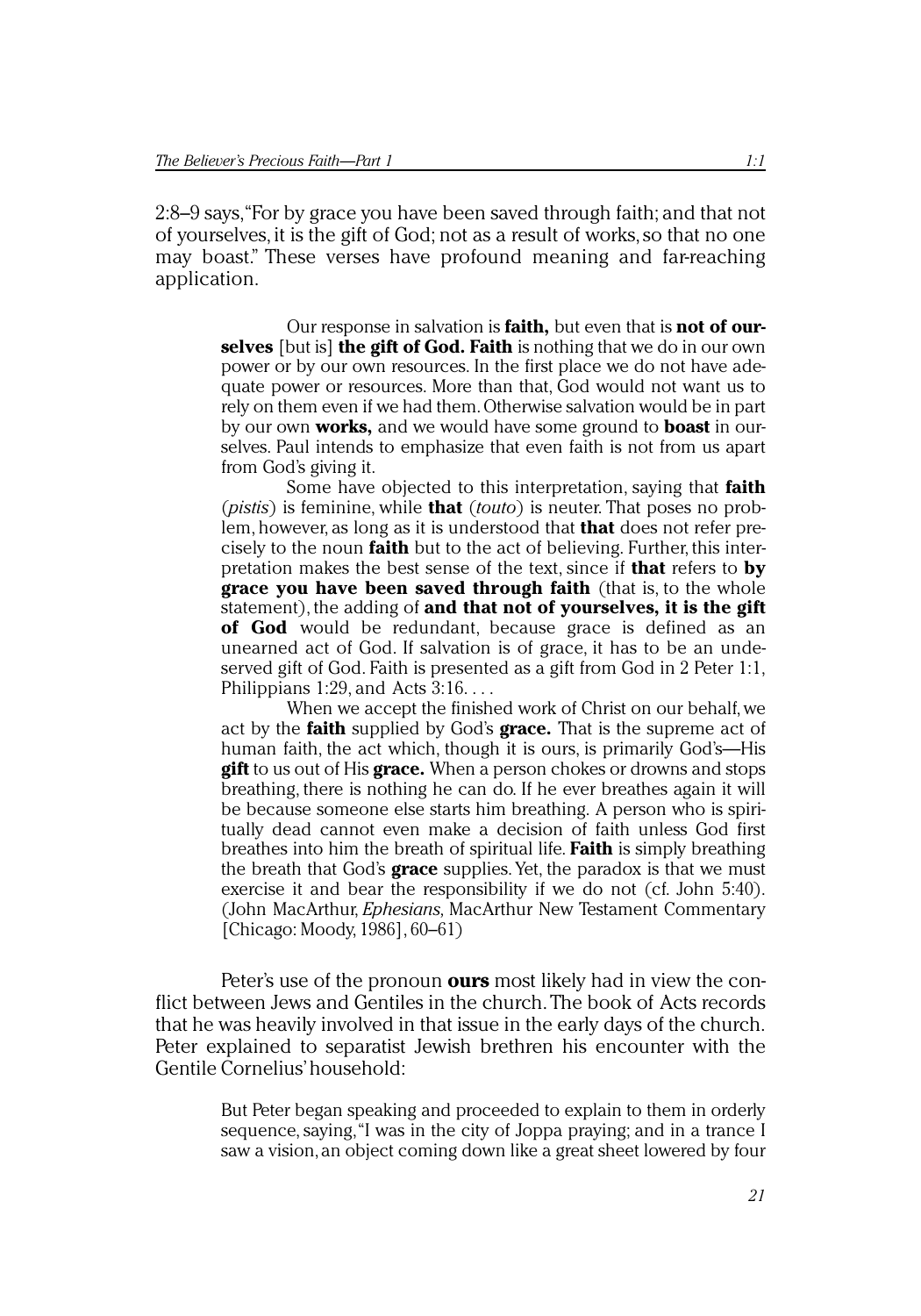corners from the sky; and it came right down to me, and when I had fixed my gaze on it and was observing it I saw the four-footed animals of the earth and the wild beasts and the crawling creatures and the birds of the air. I also heard a voice saying to me,'Get up, Peter; kill and eat.' But I said,'By no means, Lord, for nothing unholy or unclean has ever entered my mouth.' But a voice from heaven answered a second time, 'What God has cleansed, no longer consider unholy.' This happened three times,and everything was drawn back up into the sky. And behold, at that moment three men appeared at the house in which we were staying, having been sent to me from Caesarea. The Spirit told me to go with them without misgivings. These six brethren also went with me and we entered the man's house. And he reported to us how he had seen the angel standing in his house, and saying,'Send to Joppa and have Simon, who is also called Peter, brought here; and he will speak words to you by which you will be saved,you and all your household.' And as I began to speak, the Holy Spirit fell upon them just as He did upon us at the beginning. And I remembered the word of the Lord, how He used to say,'John baptized with water, but you will be baptized with the Holy Spirit.'Therefore if God gave to them the same gift as He gave to us also after believing in the Lord Jesus Christ, who was I that I could stand in God's way?" (Acts  $11:4-17$ ; cf.  $10:1-48$ )

At the Jerusalem Council Peter reiterated the truth that God plays no favorites concerning the salvation and spiritual privileges of Jews and Gentiles:

> But some of the sect of the Pharisees who had believed stood up, saying, "It is necessary to circumcise them [the Gentiles] and to direct them to observe the Law of Moses."The apostles and the elders came together to look into this matter. After there had been much debate, Peter stood up and said to them,"Brethren, you know that in the early days God made a choice among you, that by my mouth the Gentiles would hear the word of the gospel and believe. And God, who knows the heart, testified to them giving them the Holy Spirit, just as He also did to us; and He made no distinction between us and them,cleansing their hearts by faith. Now therefore why do you put God to the test by placing upon the neck of the disciples a yoke which neither our fathers nor we have been able to bear? But we believe that we are saved through the grace of the Lord Jesus, in the same way as they also are." (Acts 15:5–11)

Therefore it should not be surprising that Peter referred to that same truth here. Among His elect, God makes no favored distinctions based on ethnicity—He gives all Christians the same saving faith with all its privileges (cf. Eph. 2:11–18;4:5).

Believers'saving faith is available because of **the righteousness**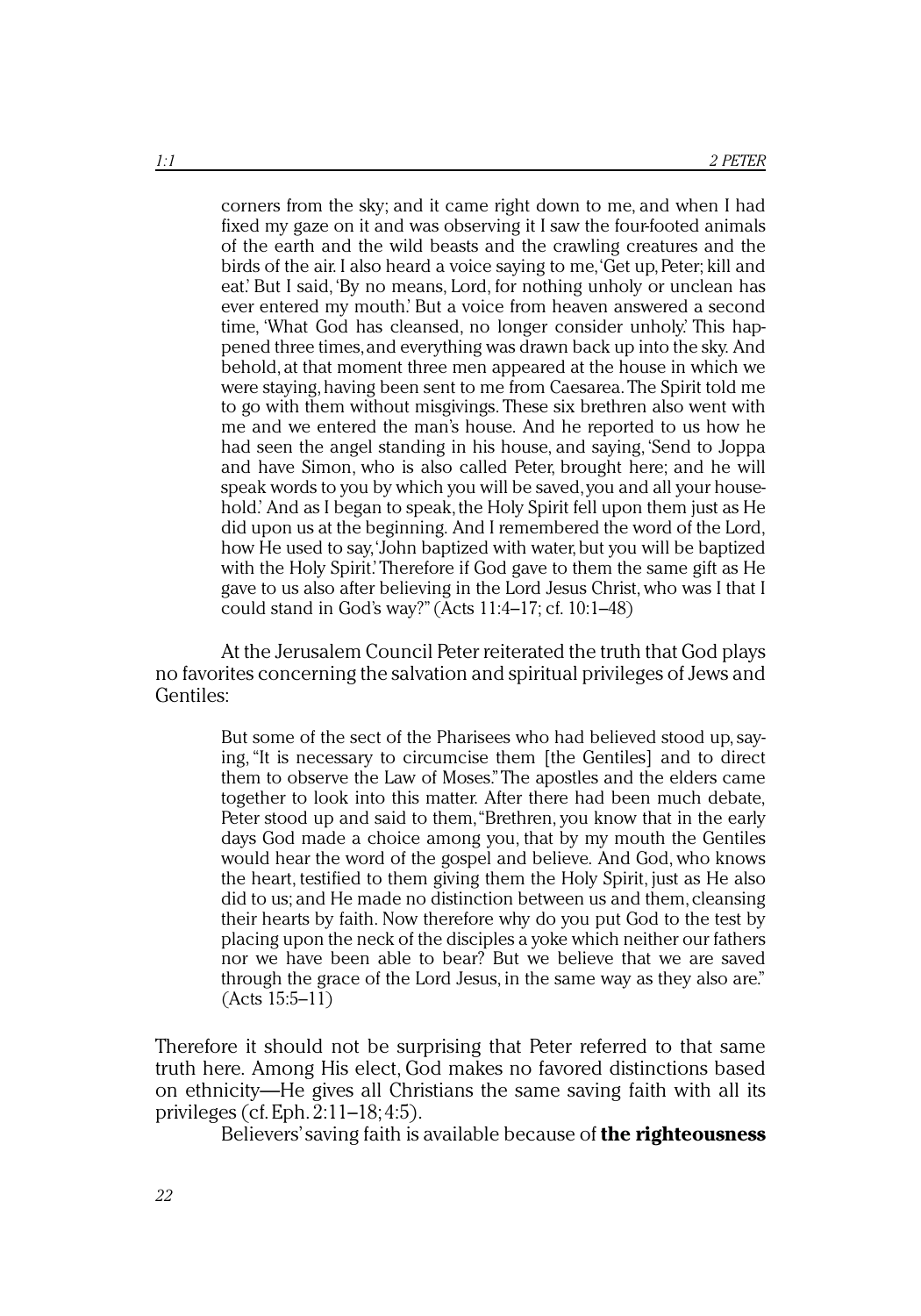**of . . . Jesus Christ.** Sinners are given eternal life because the Savior imputes His perfect **righteousness** to them (2 Cor. 5:21; Phil. 3:8–9; 1 Peter 2:24), covering their sins and rendering them acceptable to Him. Romans 4:4–8 says,

> Now to the one who works, his wage is not credited as a favor, but as what is due. But to the one who does not work, but believes in Him who justifies the ungodly, his faith is credited as righteousness, just as David also speaks of the blessing on the man to whom God credits righteousness apart from works: "Blessed are those whose lawless deeds have been forgiven, and whose sins have been covered. Blessed is the man whose sin the Lord will not take into account."(cf. Acts 13:38–39)

This immensely important doctrine of imputed righteousness is at the very heart of the Christian gospel. Salvation is a gift from God at all points. Both the faith to believe and the righteousness to satisfy God's holiness come from Him. On the cross Christ bore the full wrath of God against all the sins of those who would believe (2 Cor. 5:18–19). Those sins were imputed to Christ so that God could impute to believers all the righteousness that was His. His righteousness fully covers the redeemed, as the prophet Isaiah beautifully expresses it,"I will rejoice greatly in the Lord,my soul will exult in my God; for He has clothed me with garments of salvation,He has wrapped me with a robe of righteousness,as a bridegroom decks himself with a garland, and as a bride adorns herself with her jewels" (Isa. 61:10).

It is noteworthy that Peter does not refer to God **our** Father here but to **our God and Savior, Jesus Christ.** Righteousness here does proceed from the Father, but it reaches every believer through the Son, Jesus Christ (cf. Gal. 3:8–11; Phil. 3:8–9). The Greek construction places just one article before the phrase **God and Savior,** which makes both terms refer to the same person.Thus Peter identifies Jesus,not just as Savior,but as God (cf. 1:11; 2:20; 3:2,18; Isa. 43:3,11; 45:15,21; 60:16; Rom. 9:5; Col. 2:9; Titus 2:13; Heb. 1:8), the author and agent of salvation. The apostle made the same relation clear in his Pentecost sermon, in which he took the Old Testament truth of God and applied it to Jesus (Acts 2:21–36;cf. Matt. 1:21; Acts 4:12;5:31).

#### SALVATION'S SUBSTANCE

#### **Grace and peace be multiplied to you in the knowledge of God and of Jesus our Lord;** (1:2)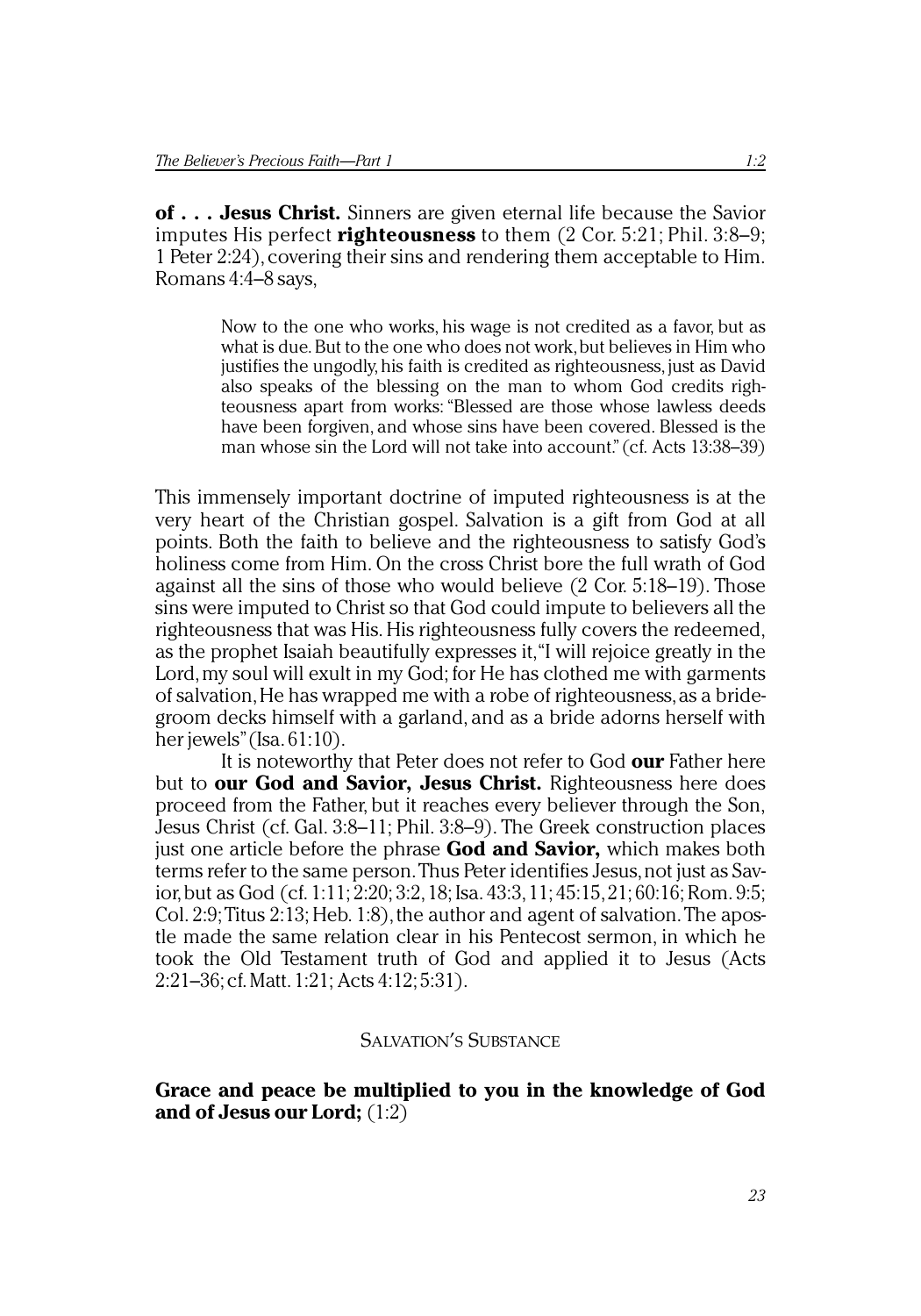In Peter's version of this familiar salutation, he reminds readers that true saints live in the realm of **grace and peace,** as the apostle Paul taught the Roman Christians:"Therefore, having been justified by faith, we have peace with God through our Lord Jesus Christ, through whom also we have obtained our introduction by faith into this grace in which we stand; and we exult in hope of the glory of God" (Rom. 5:1–2). God wants the substance of salvation **grace and peace** to **be multiplied,** to come in unending,abundant streams to His children. Similar statements fill the epistles (e.g.,1 Cor. 1:3; 2 Cor. 1:2; Gal. 1:3; Eph. 1:2).**Grace** (*charis*) is God's free, unmerited favor toward sinners, which grants those who believe the gospel complete forgiveness forever through the Lord Jesus Christ (Rom. 3:24; Eph. 1:7;Titus 3:7).**Peace** (*eir¯en¯e*) with God and from Him in all life's circumstances is the effect of grace (Eph. 2:14–15; Col. 1:20), flowing out of the forgiveness God has given to all the elect (cf. Ps. 85:8; Isa. 26:12; 2 Thess. 3:16). "Grace upon grace" (John 1:16) is an expression that defines the boundless flow of divine favor, while peace comes with such fullness that it is divine and beyond human understanding (John 14:27; Phil. 4:7). Believers receive surpassing **grace** for every sin (Ps. 84:11; Acts 4:33; 2 Cor. 9:8; 12:9; Heb. 4:16) and abundant **peace** for every trial (John 14:27; 16:33).

All this grace and peace comes **in** (through) **the knowledge of God and of Jesus our Lord.** It is not available to those who do not know and wholeheartedly embrace the gospel. **Knowledge** (*epignosis*; cf. 1:8; 2:20) is a strengthened form of the basic Greek word for "knowledge" (*gnōsis*; cf. 1:5, 6; 3:18). It conveys the idea of a full, rich, thorough knowledge, involving a degree of intimate understanding of a specific subject (cf. Rom. 3:20; 10:2; Eph. 1:17).The substance of one's salvation is this kind of rational, objective knowledge of God through His Word (cf. John 8:32; 14:6; 17:17; 2 John 2). This fundamental concept of knowing was first of all an Old Testament one (cf. Ex. 5:2; Judg. 2:10; 1 Sam. 2:12; Prov. 2:5; Hos. 2:20; 5:4). Paul often used the same word in relation to divine truth (Eph. 1:17; 4:13; Phil. 1:9; Col. 1:9, 10; 2:2; 3:10; 1 Tim. 2:4; 2 Tim. 2:25; 3:7; Titus 1:1). The knowledge that brings salvation derives not from feelings, intuition, emotion, or personal experience, but only from the revealed truth, based on the gospel preached in and from the Word:"So faith comes from hearing, and hearing by the word of Christ" (Rom. 10:17;cf. v. 14).

Salvation requires a genuine knowledge of the person and work of Jesus Christ (cf. Gal. 2:20; Phil. 3:10). It involves not merely knowing the truth *about* Him, but actually *knowing* Him through the truth of His Word (cf. John 20:30–31; 21:24; 2 Tim. 3:15–17; 1 John 5:11–13). Hence Peter closed this letter by exhorting his believing readers, who already possessed that saving **knowledge,** to "grow in the grace and knowledge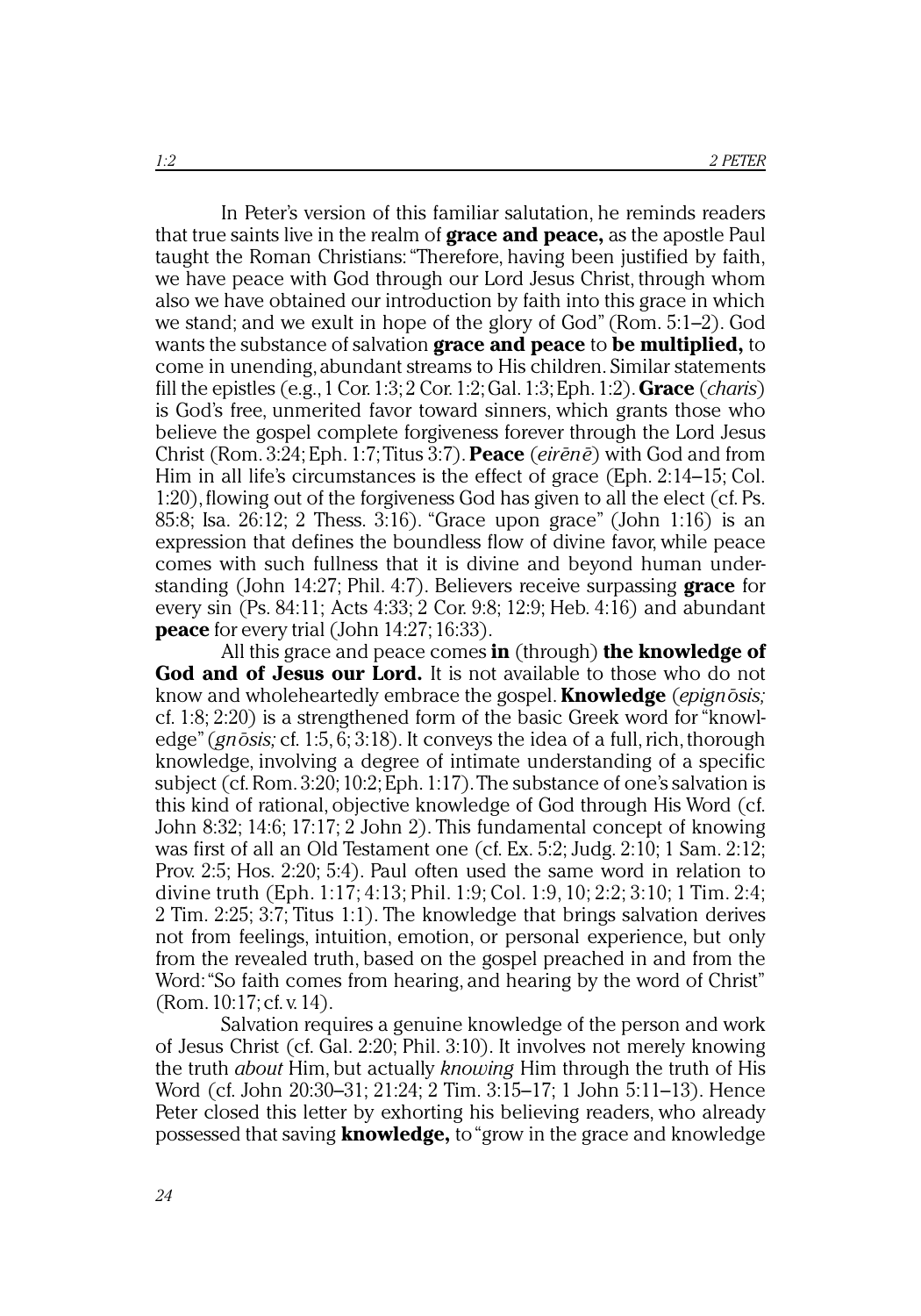of our Lord and Savior Jesus Christ"(3:18). Knowing the Lord in salvation is the starting point. The rest of the believer's life is a pursuit of greater knowledge of the glory of the Lord and His grace. Paul said that was his passionate pursuit:"that I may know Him and the power of His resurrection and the fellowship of His sufferings, being conformed to His death" (Phil. 3:10). He also made it clear that being consumed with the glory of His Lord was the means by which the Holy Spirit transformed him into Christlikeness (2 Cor. 3:18).

#### SALVATION'S SUFFICIENCY

**seeing that His divine power has granted to us everything pertaining to life and godliness, through the true knowledge of Him who called us by His own glory and excellence. For by these He has granted to us His precious and magnificent promises, so that by them you may become partakers of the divine nature, having escaped the corruption that is in the world by lust.** (1:3–4)

In 2 Corinthians 9:8, the apostle Paul makes an amazing statement of the overwhelming,generous sufficiency of God's salvation:"God is able to make all grace abound to you, so that always having all sufficiency in everything,you may have an abundance for every good deed." The word rendered "sufficiency" (*autarkeia*) refers to self-sufficiency, which means having all that is necessary. It further means to be independent of external circumstances and from what outside sources may provide. Believers' spiritual resources, provided lavishly by divine grace, are sufficient to meet life's demands (Phil. 4:19; cf. 2 Chron. 31:10).

But in spite of God's revelation of His tremendous generosity (cf. 1 Chron. 29:10–14), Christians often think He was somehow miserly in dispensing His grace. He may have given them enough enabling grace for justification (Rom. 3:24), but not enough for sanctification. Or some believers have been taught that they received enough grace for justification and sanctification, but not enough for glorification, and thus fear they may lose their salvation. Even if they believe there is enough grace for final glorification, many Christians still feel there is not enough for them to handle life's problems and trials. But there is no reason for any believer to doubt the sufficiency of God's grace or to look elsewhere for spiritual resources (cf. Ex. 34:6; Pss. 42:8; 84:11; 103:11; 107:8; 121:1–8; Lam. 3:22–23; John 1:16; 10:10; Rom. 5:15, 20–21; 8:16–17, 32; 1 Cor. 2:9; 3:21–23; Eph. 1:3–8; 2:4–7; 3:17–19; 1 Peter 5:7). Paul admonished the Colossians: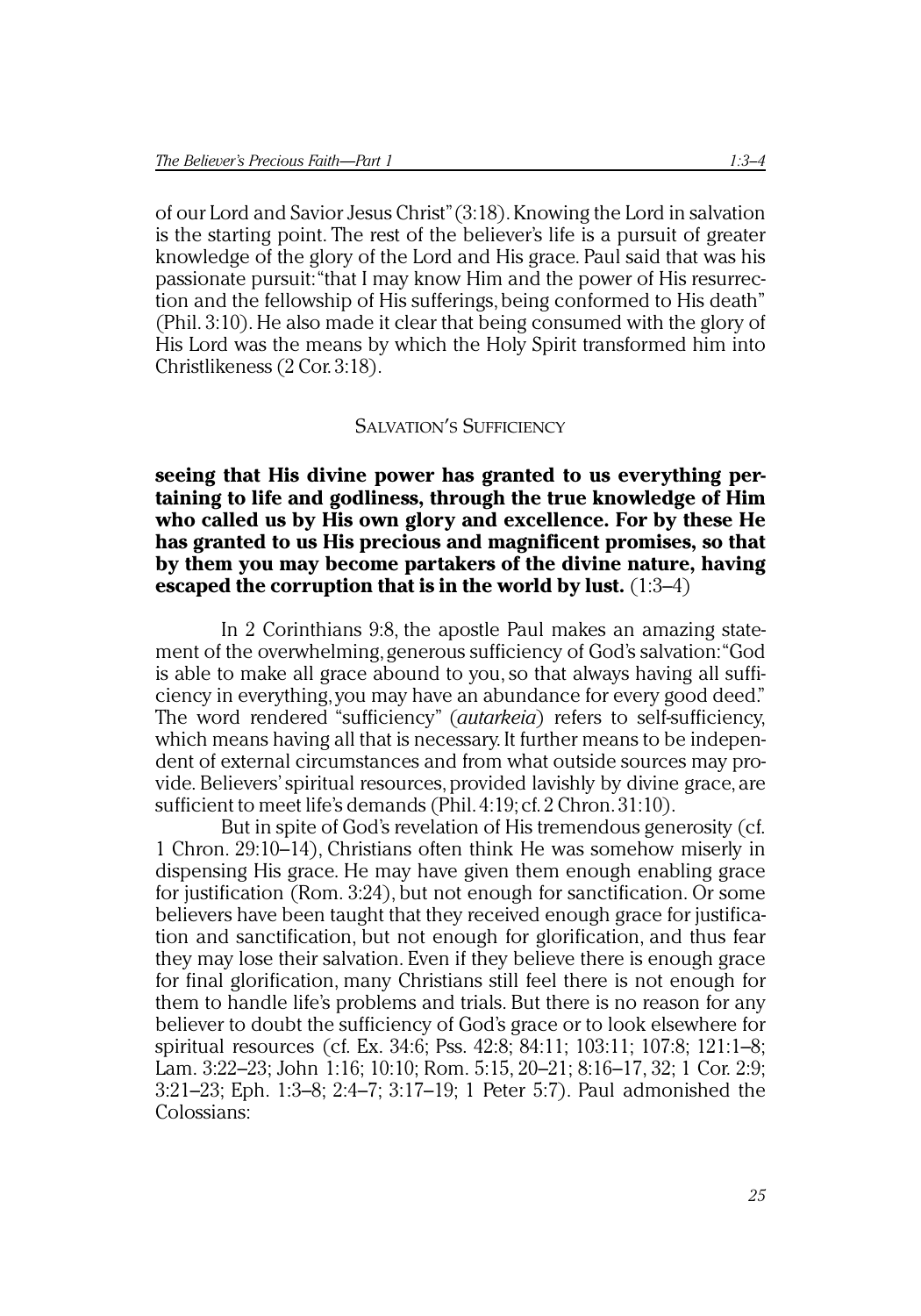See to it that no one takes you captive through philosophy and empty deception, according to the tradition of men, according to the elementary principles of the world, rather than according to Christ. For in Him all the fullness of Deity dwells in bodily form,and in Him you have been made complete, and He is the head over all rule and authority. (Col. 2:8–10)

Jesus compared salvation to a wedding feast:"The kingdom of heaven may be compared to a king who gave a wedding feast for his son. . . . 'Behold, I have prepared my dinner; my oxen and my fattened livestock are all butchered and everything is ready; come to the wedding feast'"(Matt. 22:2, 4; cf. Luke 15:17–24; Rev. 19:6–9). He used that analogy because in first-century Jewish culture the wedding feast epitomized lavish celebration. In the same way, when He redeemed His own, God lavishly dispensed through the indwelling Holy Spirit all the grace and spiritual resources (Rom. 12:5–8; 1 Cor. 12:8–10; Eph. 3:20–21) they would ever need. Four essential components reminded Peter's audience of the reality of their sufficient salvation: divine power, divine provision, divine procurement,and divine promises.

#### DIVINE POWER

#### **seeing that His divine power has granted to us** (1:3*a*)

Whatever spiritual sufficiency believers have is not because of any power they possess in themselves (cf. Matt. 19:26; Rom. 9:20–21; Eph. 1:19; Phil. 3:7–11; 1 Tim. 1:12–16; Titus 3:5) but derives from **His divine power.** Paul expressed it this way: "Now to Him who is able to do far more abundantly beyond all that we ask or think,according to the power that works within us"(Eph. 3:20).The **power** that operates in believers is of the same divine nature as that which resurrected Christ (cf. Rom. 1:4; 1 Cor. 6:14; 15:16–17; 2 Cor. 13:4; Col. 2:12). That power enables saints to do works that please and glorify God (cf. 1 Cor. 3:6–8; Eph. 3:7) and accomplish spiritual things they cannot even imagine (see again Eph.3:20).

**His** refers back to the Lord Jesus. If the personal pronoun modified God, Peter probably would not have used the descriptive word **divine** since deity is inherent in God's name. His use of **divine** pointing to the Son underscores that Jesus is truly God (cf. John 10:30; 12:45; Phil. 2:6; Col. 1:16; 2:9; Heb. 1:3) and also refutes any lingering doubt some readers may have had concerning that reality (cf. 1 John 5:20). Peter himself had been an eyewitness to Christ's divine power (1:16; cf. Mark 5:30; Luke 4:14;5:17).

God's supply of spiritual power for believers never fails. They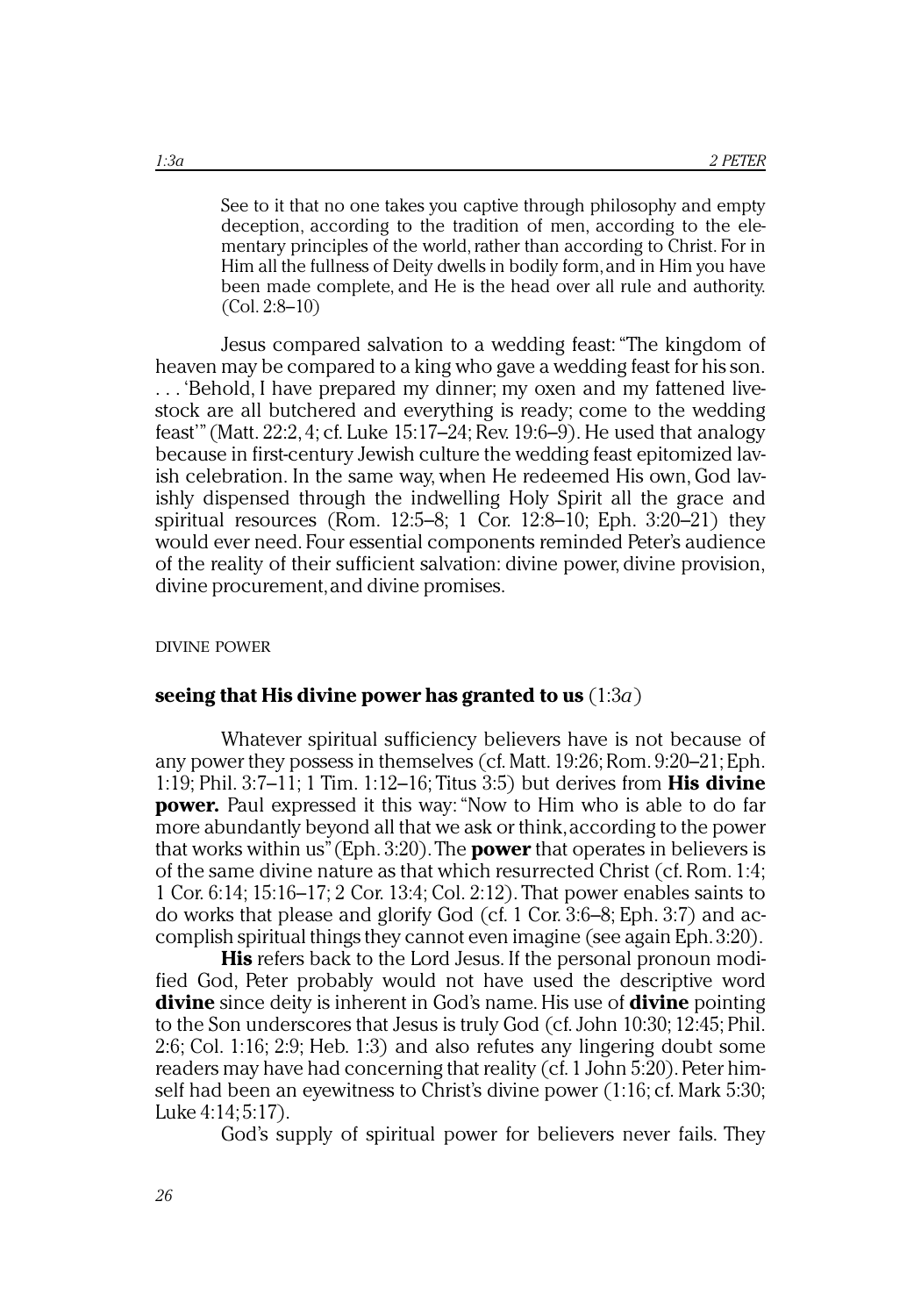may distance themselves from the divine source through sin, or fail to minister and use what is available, but from the moment they experienced faith in Jesus Christ, God **has granted** His power to them. **Has granted** (*ded* or *emen* es) is a perfect, passive participle meaning that in the past, with continuing results in the present, God permanently bestowed His power on believers.

#### DIVINE PROVISION

#### **everything pertaining to life and godliness,** (1:3*b*)

Because of their constant sins and failures as Christians, many find it hard not to think that even after salvation something is missing in the sanctification process. This faulty idea causes believers to seek "second blessings,""spirit baptisms," tongues, mystical experiences, special psychological insights, private revelations,"self crucifixion," the "deeper life," heightened emotions, demon bindings, and combinations of various ones of all those in an attempt to attain what is supposedly missing from their spiritual resources. All manner of ignorance and Scripture twisting accompanies those foolish pursuits,which at their corrupt roots are failures to understand exactly what Peter says here. Christians have received **everything** in the form of divine power necessary to equip them for sanctification—they have no lack at all. In view of that reality, the Lord holds all believers responsible to obey all the commands of Scripture. Christians cannot claim that their sins and failures are the result of God's limited provision.There is no temptation and no assault of Satan and demons that is beyond their resources to overcome (1 Cor. 10:13; 12:13; 1 Peter 5:10). To stress the extent of the divine power given each believer, Peter makes the amazing statement that saints have received from God **everything pertaining to life and godliness.** Syntactically,the term **everything** is in the emphatic position because the Holy Spirit through Peter is stressing the extent of believers'self-sufficiency.

The great power that gave Christians spiritual life will sustain that **life** in all its fullness. Without asking for more, they already have every spiritual resource needed to persevere in holy living. **Life and godliness** define the realm of sanctification, the living of the Christian life on earth to the glory of God—between initial salvation and final glorification.With the gift of new life in Christ (John 3:15–16; 5:24; 6:47;Titus 3:7; 1 John 2:25) came everything related to sustaining that **life,** all the way to glorification. That is why believers are eternally secure (John 6:35–40; 10:28–29; 2 Cor. 5:1; 1 John 5:13; Jude 1, 24–25) and can be assured God will empower them to persevere to the end (Matt. 24:13; John 8:31; Heb.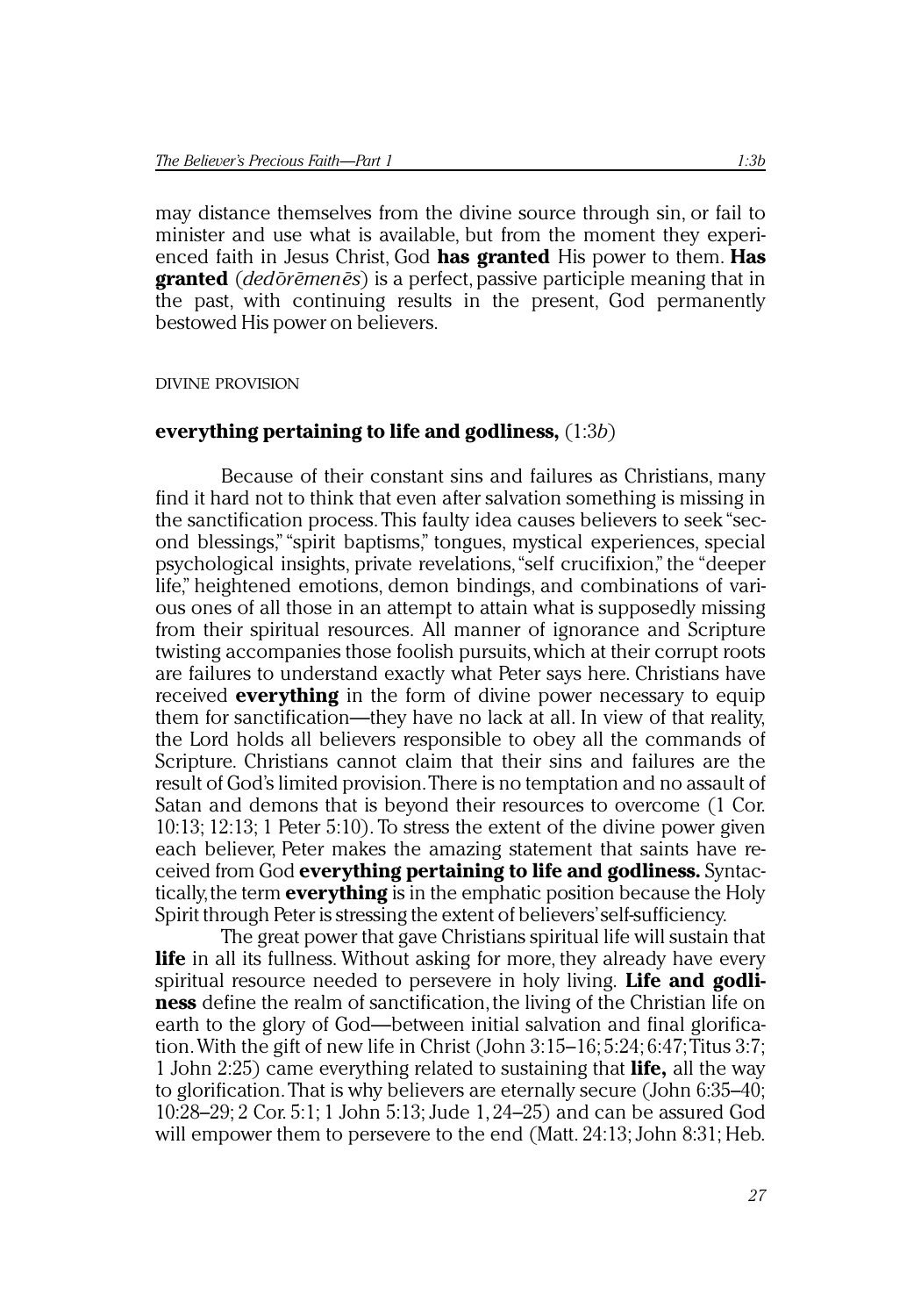3:6, 14; Rev. 2:10), through all temptations, sins, failures, vicissitudes, struggles,and trials of life.

The word translated **godliness** (*eusebeia*) encompasses both true reverence in worship and its companion—active obedience. Saints should never question God's sufficiency, because His grace that is so powerful to save is equally powerful to sustain them and empower them to righteous conduct (Rom. 8:29–30;Phil. 1:6).

DIVINE PROCUREMENT

#### **through the true knowledge of Him who called us by His own glory and excellence.** (1:3*c*)

In light of the divine power and provision available to Christians, the question then arises,"How does one experience those to the fullest?" The apostle indicates that it is **through the true knowledge of Him. Knowledge** (*epignōsis*) refers to a knowledge that is deep and genuine. The word is sometimes used interchangeably with the more basic term gnōsis, which means simply knowledge. But Peter is referring to more than a superficial knowledge of Jesus'life,death,and resurrection. Christ Himself warned of the peril of an inadequate knowledge of Him, even for those who minister in His name:

> Not everyone who says to Me,"Lord, Lord," will enter the kingdom of heaven, but he who does the will of My Father who is in heaven will enter. Many will say to Me on that day,"Lord, Lord, did we not prophesy in Your name, and in Your name cast out demons, and in Your name perform many miracles?" And then I will declare to them,"I never knew you; depart from Me, you who practice lawlessness." (Matt. 7:21–23; cf. Luke 6:46)

Personal saving knowledge of the Lord is the obvious beginning point for believers, and as with everything in the Christian life, it comes from **Him who called** them (John 3:27; Rom. 2:4; 1 Cor. 4:7; cf. Jonah 2:9).Theologically,God's call comprises two aspects:the general call and the effectual call. Theologian Charles M. Horne succinctly defined the two aspects as follows:

> The general call is a call which comes through the proclamation of the gospel: it is a call which urges sinners to accept salvation. "On the last day, the great day, of the feast, Jesus stood and cried aloud, 'If anyone is thirsty, let him come to me and drink'" (Jn 7:37,Williams; cf. Mt 11:28; Is 45:22; etc.).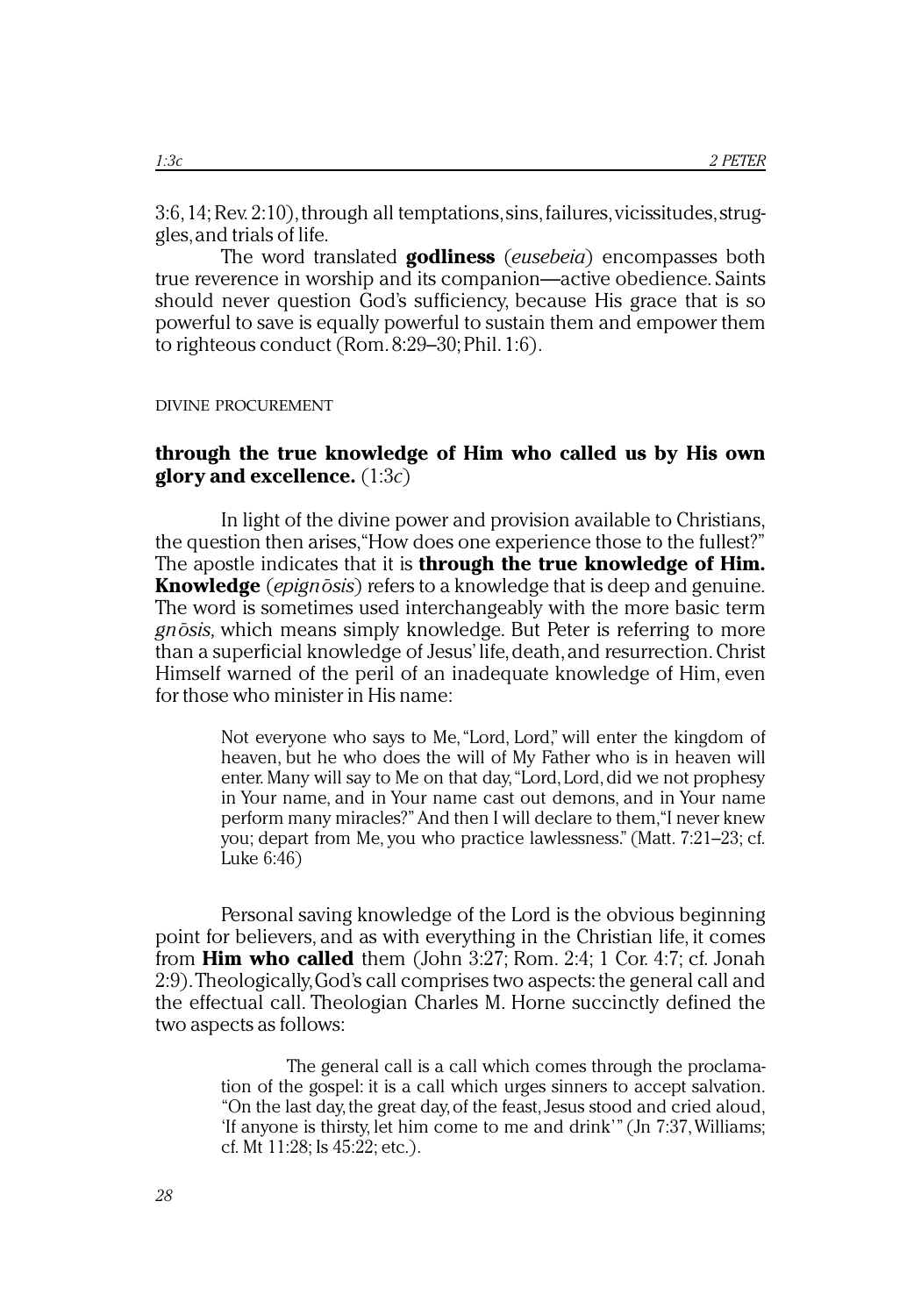This message (*kerygma*), which is to be authoritatively proclaimed—not optionally debated—contains three essential elements: (1) It is a story of historical occurrences—an historical proclamation: Christ died,was buried,and rose (1 Co 15:3–4). (2) It is an authoritative interpretation of these events—a theological evaluation. Christ died for our sins. (3) It is an offer of salvation to whosoever will—an ethical summons. Repent! Believe!

The general call is to be freely and universally offered."Jesus came up . . . and said,'Full authority in heaven and on earth has been given to me. Go then and make disciples of all the nations'"(Mt 28:18– 19,Williams).

The effectual call is efficacious; that is, it always results in salvation. This is a *creative* calling which accompanies the external proclamation of the gospel; it is invested with the power to deliver one to the divinely intended destination."It is very striking that in the New Testament the terms for calling, when used specifically with reference to salvation, are almost uniformly applied, not to the universal call of the gospel, but to the call that ushers men into a state of salvation and is therefore effectual." [John Murray, *Redemption—Accomplished and Applied* (Grand Rapids: Eerdmans, 1955), p. 88.]

Perhaps the classic passage on the effectual call is found in Romans 8:30: "Whom he did predestinate, them he also called" (KJV). Other pertinent references include: Romans 1:6–7; 1 Corinthians 1:9, 26; 2 Peter 1:10.

The efficacious call is immutable, thereby insuring our perseverance."For the gifts and the calling of God are irrevocable"(Ro 11:29, NASB). (*Salvation* [Chicago: Moody, 1971], 47–48; italics in original. See also these other New Testament references: John 1:12–13; 3:3–8; 6:37, 44–45, 64–65; Acts 16:14; Eph. 2:1, 5, 10; Col. 2:13; 1 Thess. 1:4–5; 2 Tim. 1:9; Titus 3:5.)

As in all appearances of this call in the epistles, Peter's use of **called** here clearly refers to the effectual and irresistible call to salvation.

God effects His saving call through the revealed majesty of His own Son. Sinners are drawn **by** the **glory and excellence** of Jesus Christ. In Scripture **glory** always belongs to God alone (cf. Ex. 15:11; Deut. 28:58; Pss. 8:1; 19:1; 57:5; 93:1; 104:1; 138:5; 145:5; Isa. 6:3; 42:8, 12; 48:11; 59:19; Heb. 1:3; Rev. 21:11, 23). Thus when sinners see the glory of Christ they are witnessing His deity (cf. Luke 9:27–36; John 1:3–5, 14). Unless through the preaching of the gospel (Rom. 10:14–17) they realize who Christ is (the glorious Son of God who is Savior; cf. John 20:30–31; 2 Peter 1:16–18), and understand their need for repentance, so as to come to Him in faith, pleading for salvation, sinners cannot escape hell and enter heaven.

So, when God draws sinners to Himself, they see not only Christ's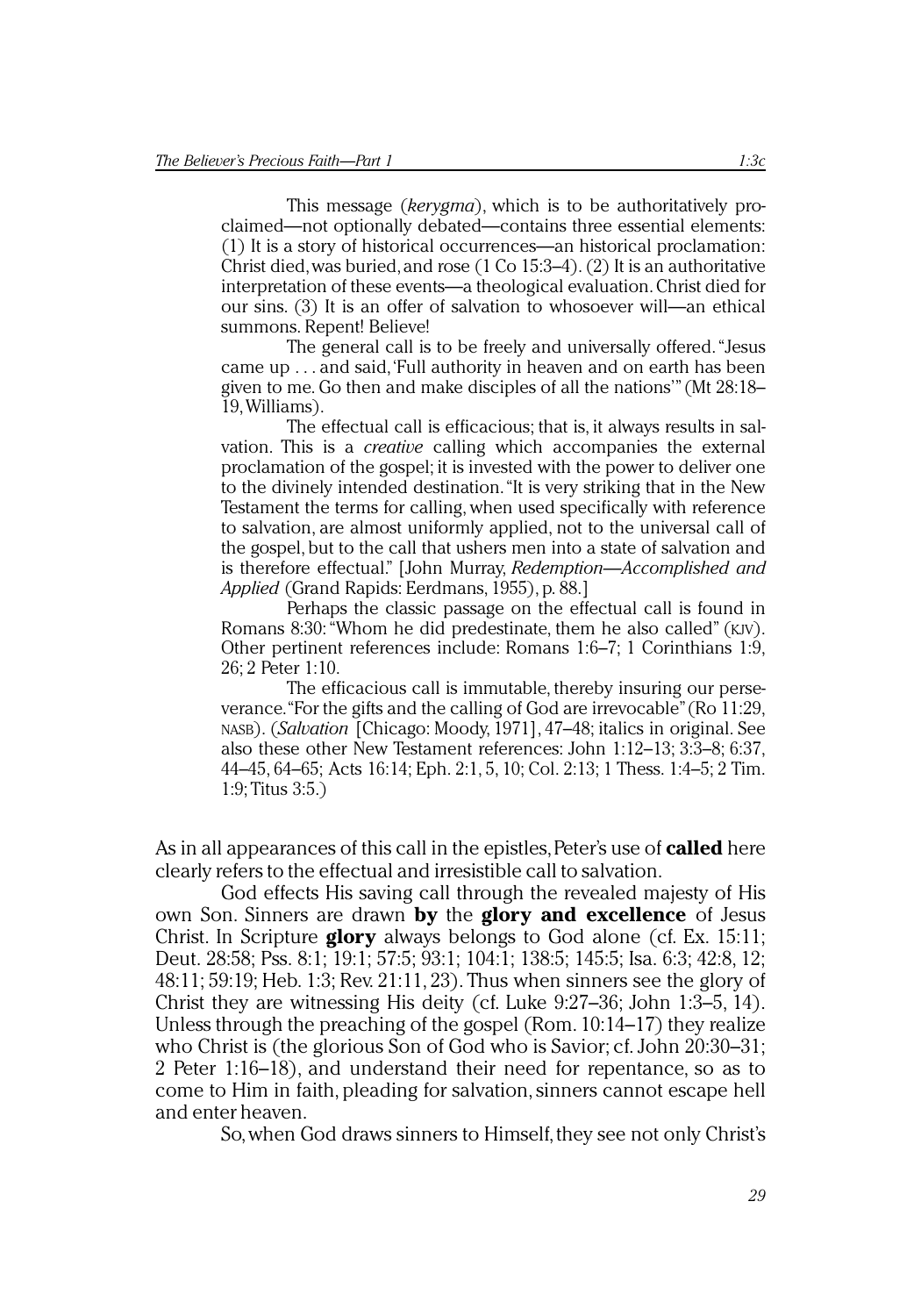glory as God, but also His **excellence** as man. That refers to His morally virtuous life and His perfect humanity (cf. Matt. 20:28; Luke 2:52; 22:27; 2 Cor. 8:9; Phil. 2:7; Heb. 2:17; 4:15; 7:26; 1 Peter 2:21–23; 1 John 3:3). All salvation blessings, power, and provision come only to those who see and believe the words and acts of the sinless God/Man (cf. John 14:7–10; Acts 2:22;1 Cor. 15:47;1 John 1:1–2;5:20).

DIVINE PROMISES

#### **For by these He has granted to us His precious and magnificent promises, so that by them you may become partakers of the divine nature, having escaped the corruption that is in the world by lust.** (1:4)

Christ's glory as God and His excellence as the perfect Man attract people to a saving relationship with Him. **By these** attributes of glory and excellence **He has** accomplished all that is necessary for believers' salvation, so that He also **granted to** them **His precious and magnificent promises.** The term rendered **has granted** is from the same verb (*dōreomai*) that occurs in verse 3, again in the perfect tense, describing past action with continuing effects.

Peter describes all the salvation promises in Christ as **precious** (*timios*) **and magnificent** (*megistos*),meaning "valuable"and "greatest," respectively. These words include all the divine **promises** for God's own children contained in the Old and New Testaments (cf. 2 Cor. 7:1), such as: spiritual life (Rom. 8:9–13), resurrection life (John 11:25; 1 Cor. 15:21–23), the Holy Spirit (Acts 2:33; Eph. 1:13), abundant grace (John 10:10; Rom. 5:15, 20; Eph. 1:7), joy (Ps. 132:16; Gal. 5:22), strength (Ps. 18:32; Isa. 40:31), guidance (John 16:13), help (Isa. 41:10, 13–14), instruction (Ps. 32:8; John 14:26), wisdom (Prov. 2:6–8; Eph. 1:17–18; James 1:5; 3:17), heaven (John 14:1–3; 2 Peter 3:13), eternal rewards (1 Tim. 4:8; James 1:12).

The Lord bestows all these **so that** believers **may become** full **partakers of the divine nature.** First, **may become** is not intended to present merely a future possibility, but a present certainty. The verb builds on all Peter has written. He has said that in salvation saints are called effectually by God through the true knowledge of the glory and excellence of Christ, and thus they receive everything related to life and godliness, as well as priceless spiritual promises. It is because of all that that believers **may become,** here and now,possessors of God's own eternal life (cf. John 1:12; Rom. 8:9; Gal. 2:20; Col. 1:27). **Partakers** (*koin¯onos*) is often translated "fellowship," and means "sharer" or "part